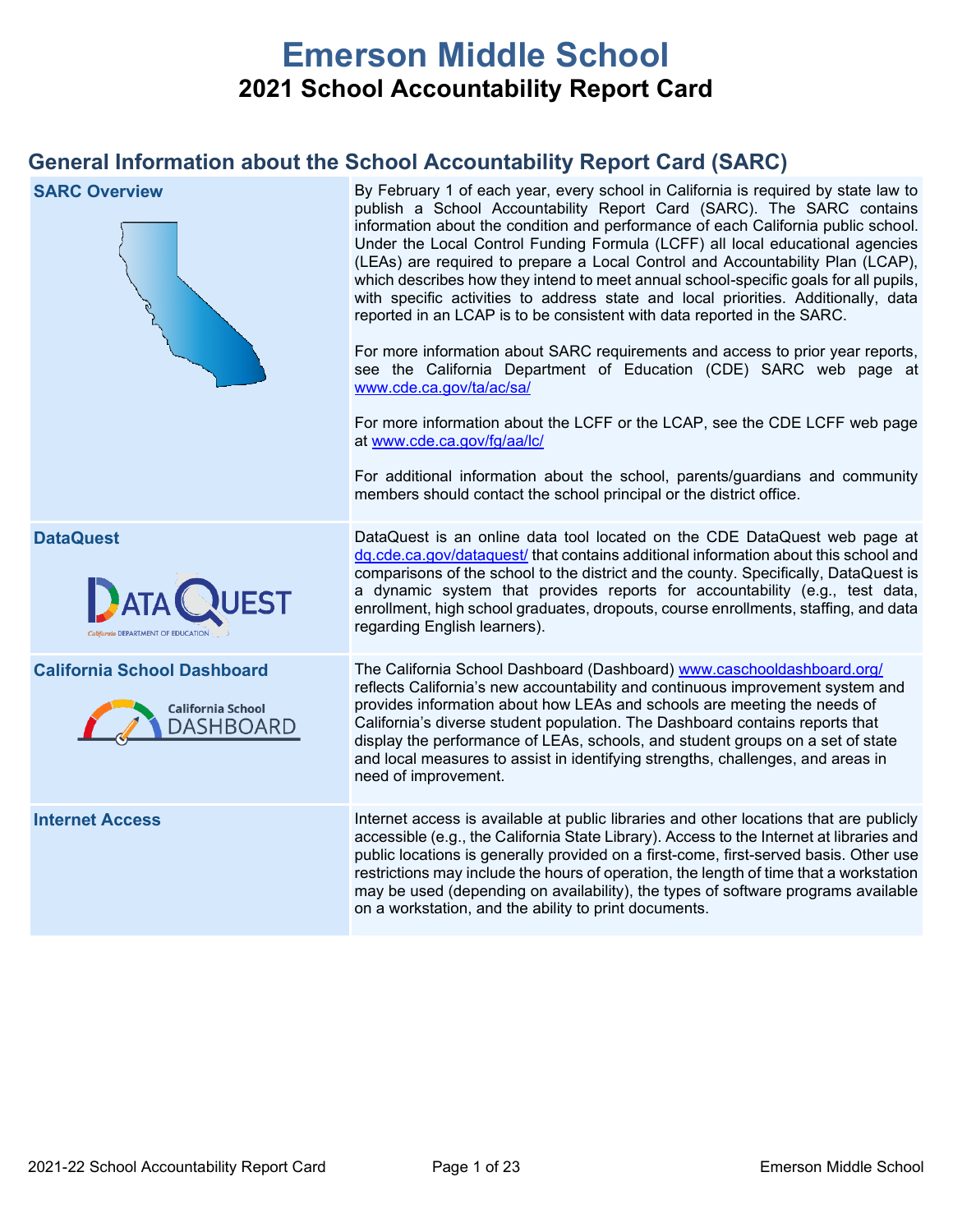## **2021-22 School Contact Information**

| <b>School Name</b>                                 | Emerson Middle School |  |  |
|----------------------------------------------------|-----------------------|--|--|
| <b>Street</b>                                      | 801 Fourth Street     |  |  |
| City, State, Zip                                   | Bakersfield, CA 93304 |  |  |
| <b>Phone Number</b>                                | 661-631-5260          |  |  |
| <b>Principal</b>                                   | Polo Marquez          |  |  |
| <b>Email Address</b>                               | marquezpolo@bcsd.com  |  |  |
| <b>School Website</b>                              | www.bcsd.com/emerson  |  |  |
| County-District-School (CDS) Code 15-63321-6008916 |                       |  |  |

| <b>2021-22 District Contact Information</b> |                                         |  |  |  |  |
|---------------------------------------------|-----------------------------------------|--|--|--|--|
| <b>District Name</b>                        | <b>Bakersfield City School District</b> |  |  |  |  |
| <b>Phone Number</b>                         | 661-631-4600                            |  |  |  |  |
| Superintendent                              | Mark Luque                              |  |  |  |  |
| <b>Email Address</b>                        | supt@bcsd.com                           |  |  |  |  |
| <b>District Website Address</b>             | www.bcsd.com                            |  |  |  |  |

### **2021-22 School Overview**

The School Accountability Report Card was established by Proposition 98, an initiative passed by California voters, and is updated yearly. As you read the Report Card, you will gain a better understanding of Emerson as a school with a record for improvement, a faculty that is professionally skilled and personally committed to meeting the learning needs of students and a student body which is enthusiastic and motivated to perform well.

Emerson Middle School is located in southeast central Bakersfield. The school is 65 years old. The staff at Emerson Middle School is part of Bakersfield City School District's Professional Learning Community. Our school staff participate in collaborative planning, implement Good First Instruction, provides instructional coaching to teachers and analyze student's instructional data on a regular basis to improve the teaching and learning. All of our classrooms are equipped with SmartBoards and a 1:1 Chromebook population to assist our teachers with bringing student learning to life. We also have PLTW on site and compete in robotics. We also address the whole child with a social-emotional learning by providing 2 Behavior Intervention Specialist, 1 Campus Supervisors, and 1 Restorative Classroom teacher. We have 35 classrooms that are utilized for instruction. Emerson offers a three hour after school program servicing over 140 students. During the first Academic Hour, the after school staff provides homework help. The second and third hours offer a variety of team sports, as well as recreational and co-curricular activities. The goal for our campus is to improve student learning, promote respect, encourage responsibility and resilience.

Our Mission at Emerson Middle School is to provide a caring, learning, and educational environment where all of our students can reach their maximum potential in their preparation for life.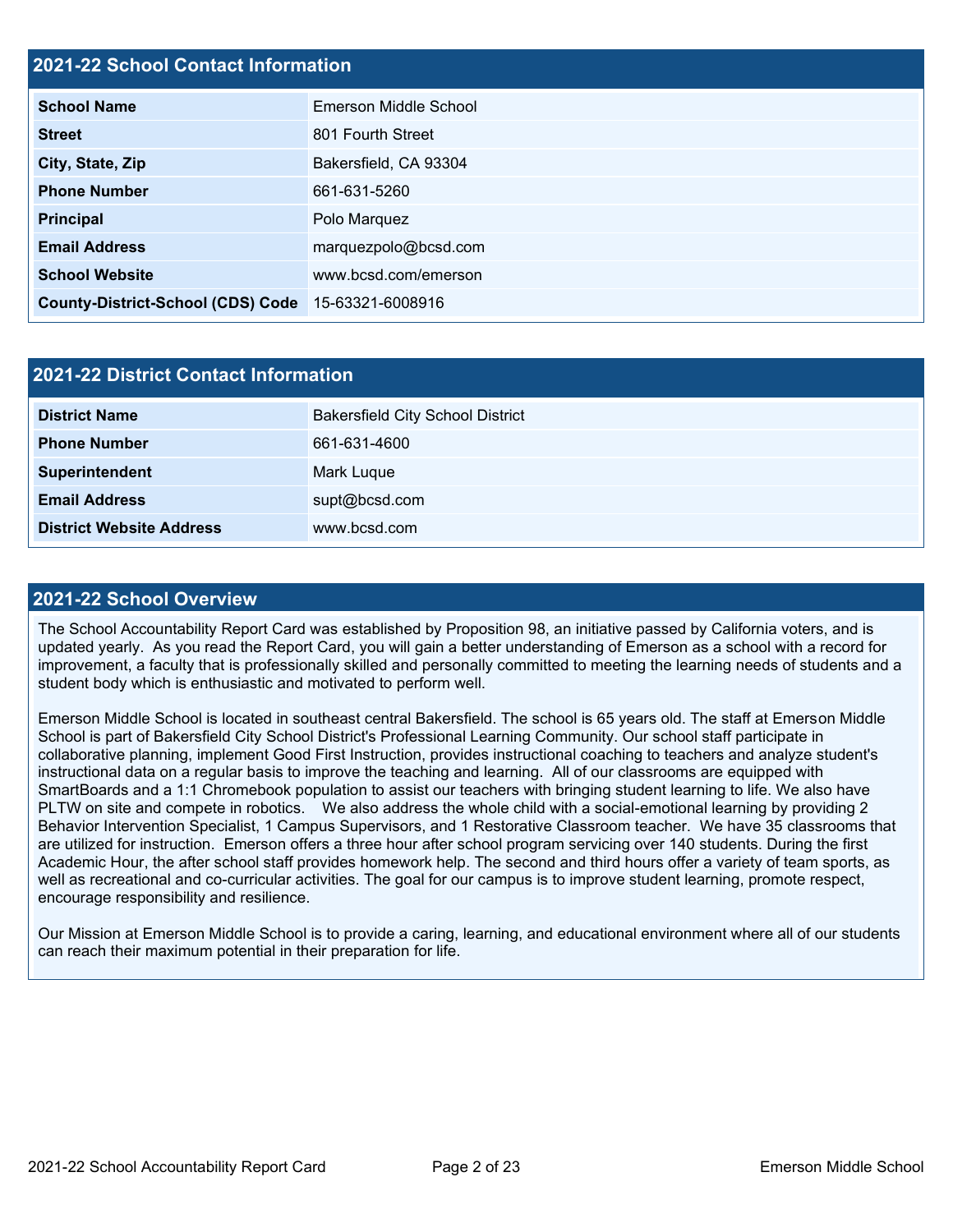## **About this School**

| 2020-21 Student Enrollment by Grade Level |                           |  |  |  |  |
|-------------------------------------------|---------------------------|--|--|--|--|
| <b>Grade Level</b>                        | <b>Number of Students</b> |  |  |  |  |
| Grade 6                                   | 165                       |  |  |  |  |
| Grade 7                                   | 306                       |  |  |  |  |
| Grade 8                                   | 286                       |  |  |  |  |
| <b>Total Enrollment</b>                   | 757                       |  |  |  |  |

## **2020-21 Student Enrollment by Student Group**

| <b>Student Group</b>                   | <b>Percent of Total Enrollment</b> |
|----------------------------------------|------------------------------------|
| <b>Female</b>                          | 50.2                               |
| <b>Male</b>                            | 49.8                               |
| American Indian or Alaska Native       | 1.1                                |
| <b>Asian</b>                           | 1.1                                |
| <b>Black or African American</b>       | 16.1                               |
| <b>Filipino</b>                        | 0.5                                |
| <b>Hispanic or Latino</b>              | 73.3                               |
| Native Hawaiian or Pacific Islander    | 0.3                                |
| <b>Two or More Races</b>               | 2                                  |
| <b>White</b>                           | 5.7                                |
| <b>English Learners</b>                | 21                                 |
| <b>Foster Youth</b>                    | 0.9                                |
| <b>Homeless</b>                        | 2.4                                |
| <b>Socioeconomically Disadvantaged</b> | 98.5                               |
| <b>Students with Disabilities</b>      | 14.3                               |

**A. Conditions of Learning State Priority: Basic**

The SARC provides the following information relevant to the State priority: Basic (Priority 1):

- Degree to which teachers are appropriately assigned and fully credentialed in the subject area and for the pupils they are teaching;
- Pupils have access to standards-aligned instructional materials; and
- School facilities are maintained in good repair

Note: For more information refer to the Updated Teacher Equity Definitions web page at<https://www.cde.ca.gov/pd/ee/teacherequitydefinitions.asp>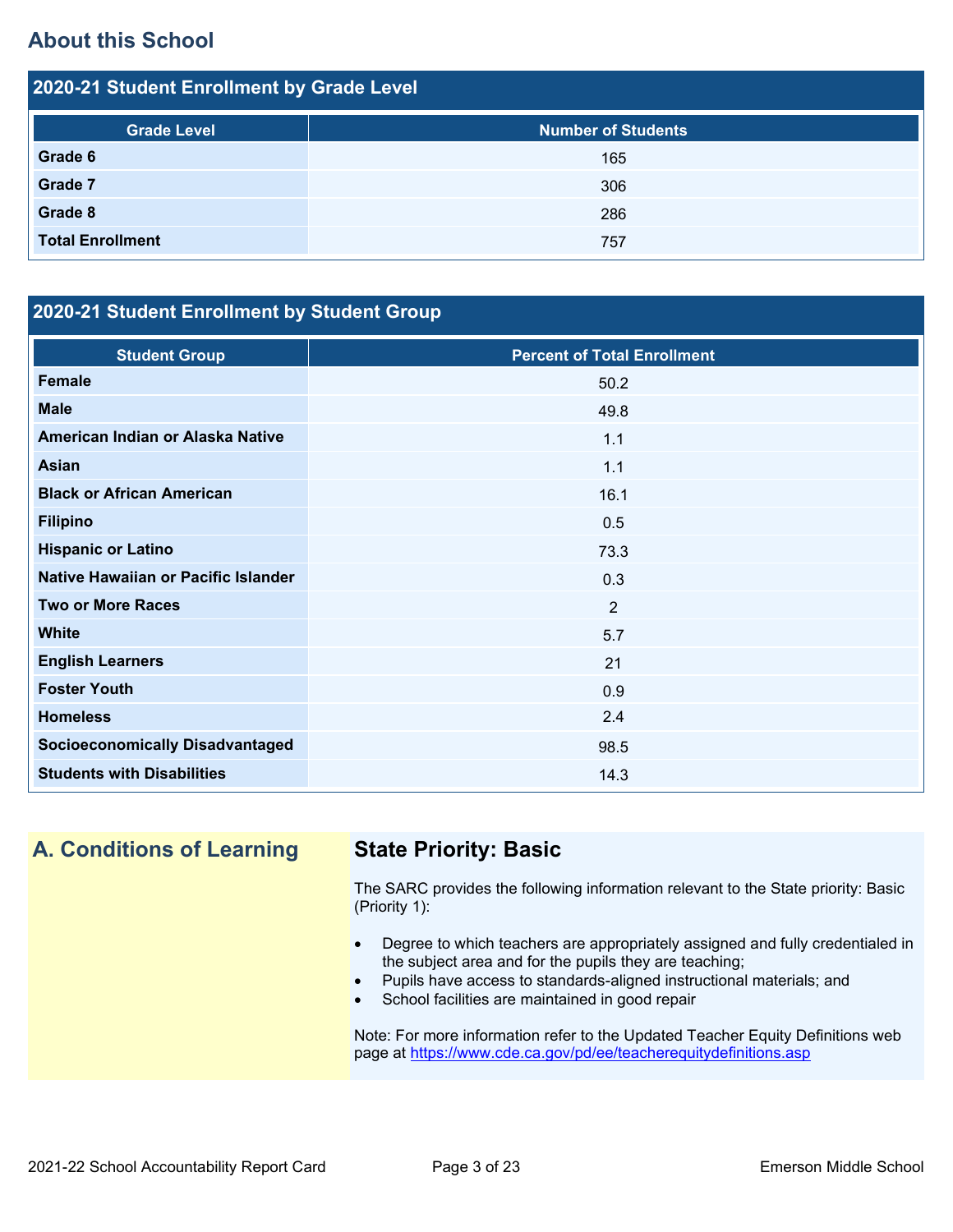| 2019-20 Teacher Preparation and Placement                                                       |         |  |  |  |
|-------------------------------------------------------------------------------------------------|---------|--|--|--|
| <b>Authorization/Assignment</b>                                                                 | 2019-20 |  |  |  |
| Fully (Preliminary or Clear) Credentialed for Subject and Student Placement (properly assigned) |         |  |  |  |
| <b>Intern Credential Holders Properly Assigned</b>                                              |         |  |  |  |
| Teachers Without Credentials and Misassignments ("ineffective" under ESSA)                      |         |  |  |  |
| Credentialed Teachers Assigned Out-of-Field ("out-of-field" under ESSA)                         |         |  |  |  |
| <b>Unknown</b>                                                                                  |         |  |  |  |
| <b>Total Teaching Positions</b>                                                                 |         |  |  |  |

Note: The data in this table is based on Full Time Equivalent (FTE) status. One FTE equals one staff member working full time; one FTE could also represent two staff members who each work 50 percent of full time. Additionally, an assignment is defined as a position that an educator is assigned to based on setting, subject, and grade level. An authorization is defined as the services that an educator is authorized to provide to students.

# **2019-20 Teachers Without Credentials and Misassignments (considered "ineffective" under ESSA) Authorization/Assignment 2019-20 Permits and Waivers Misassignments Vacant Positions Total Teachers Without Credentials and Misassignments**

| 2019-20 Credentialed Teachers Assigned Out-of-Field (considered "out-of-field" under ESSA) |         |  |  |  |  |
|--------------------------------------------------------------------------------------------|---------|--|--|--|--|
| <b>Indicator</b>                                                                           | 2019-20 |  |  |  |  |
| Credentialed Teachers Authorized on a Permit or Waiver                                     |         |  |  |  |  |
| <b>Local Assignment Options</b>                                                            |         |  |  |  |  |
| <b>Total Out-of-Field Teachers</b>                                                         |         |  |  |  |  |

| 2019-20 Class Assignments                                                                                                                           |         |
|-----------------------------------------------------------------------------------------------------------------------------------------------------|---------|
| <b>Indicator</b>                                                                                                                                    | 2019-20 |
| <b>Misassignments for English Learners</b><br>(a percentage of all the classes with English learners taught by teachers that are misassigned)       |         |
| No credential, permit or authorization to teach<br>(a percentage of all the classes taught by teachers with no record of an authorization to teach) |         |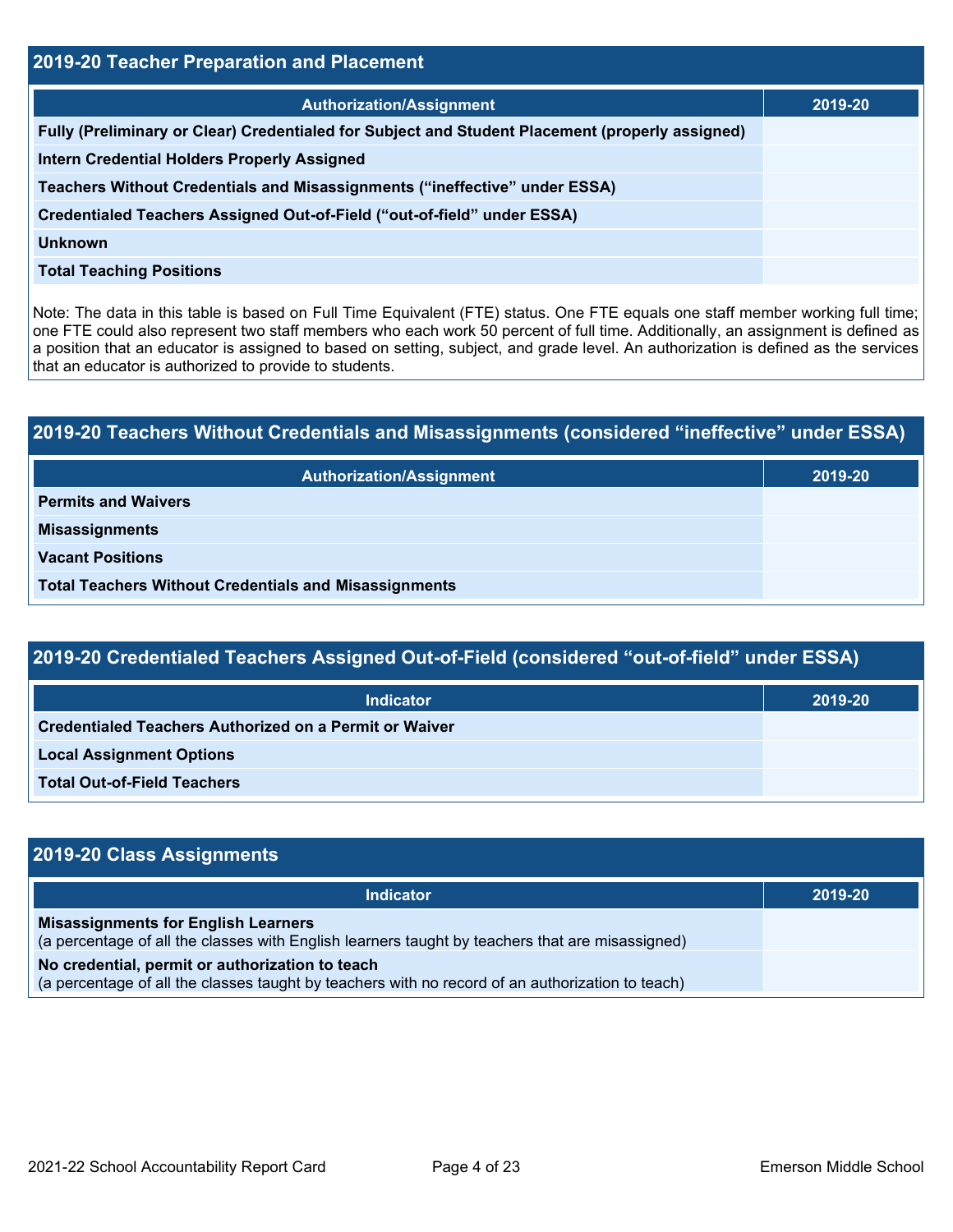## **2021-22 Quality, Currency, Availability of Textbooks and Other Instructional Materials**

Every student is provided with sufficient and standards-aligned textbooks or other instructional materials.

### **Year and month in which the data were collected** September, 2021

| <b>Subject</b>                    | <b>Textbooks and Other Instructional Materials/year of</b><br><b>Adoption</b>                                                                                                                                                                                                                            | <b>From</b><br><b>Most</b><br><b>Recent</b><br><b>Adoption</b> | <b>Percent</b><br><b>Students</b><br><b>Lacking Own</b><br><b>Assigned</b><br><b>Copy</b> |
|-----------------------------------|----------------------------------------------------------------------------------------------------------------------------------------------------------------------------------------------------------------------------------------------------------------------------------------------------------|----------------------------------------------------------------|-------------------------------------------------------------------------------------------|
| <b>Reading/Language Arts</b>      | Grades TK-5: Benchmark Education Company, Benchmark<br>Advance California; Benchmark Adelante California, 2018<br>Grades 6-8: McGraw Hill, Study Sync, 2018<br>Grades TK-5: Benchmark Education Company, Benchmark<br>Advance (How English Works) (ELD), 2018<br>Grades 6-8: HMH, English 3D (ELD), 2017 | Yes                                                            | 0%                                                                                        |
| <b>Mathematics</b>                | Grades K-5: McGraw Hill, McGraw Hill My Math, 2013<br>Grades 6-8: McGraw Hill, McGraw Hill California Math,<br>Courses 1-3, 2013<br>Grade 7: McGraw Hill, Glencoe Math Accelerated, 2013<br>Grade 8: McGraw Hill, Glencoe Algebra 1, 2013                                                                | Yes                                                            | 0%                                                                                        |
| <b>Science</b>                    | Grades K-5: Houghton Mifflin, Houghton Mifflin California<br>Science, 2007<br>Grades 6-8: Holt, Rinehart & Winston, Holt California<br>Science: Earth, Life and Physical Science, 2007                                                                                                                   | Yes                                                            | 0%                                                                                        |
| <b>History-Social Science</b>     | Grades K-5: Harcourt School Publishers, Reflections, 2007<br>Grade 6: Pearson Education, myWorld Ancient Civilizations,<br>2019<br>Grade 7: Pearson Education, myWorld Medieval And Modern<br><b>Times, 2019</b><br>Grade 8: Pearson Education, myWorld Growth and Conflict,<br>2019                     | Yes                                                            | 0%                                                                                        |
| <b>Visual and Performing Arts</b> | Grades TK-6 (Elementary): The California Arts Project, BCSD<br>Course of Study TK-5 (Online), 2019<br>Grades 6-8 (Jr Hi/Middle School): Pearson Scott Foresman,<br>Pearson/Scott Foresman, Art, 2007<br>Grades 6-8: Silver Burdett, Silver Burdett Making Music, 2007                                    | Yes                                                            | 0%                                                                                        |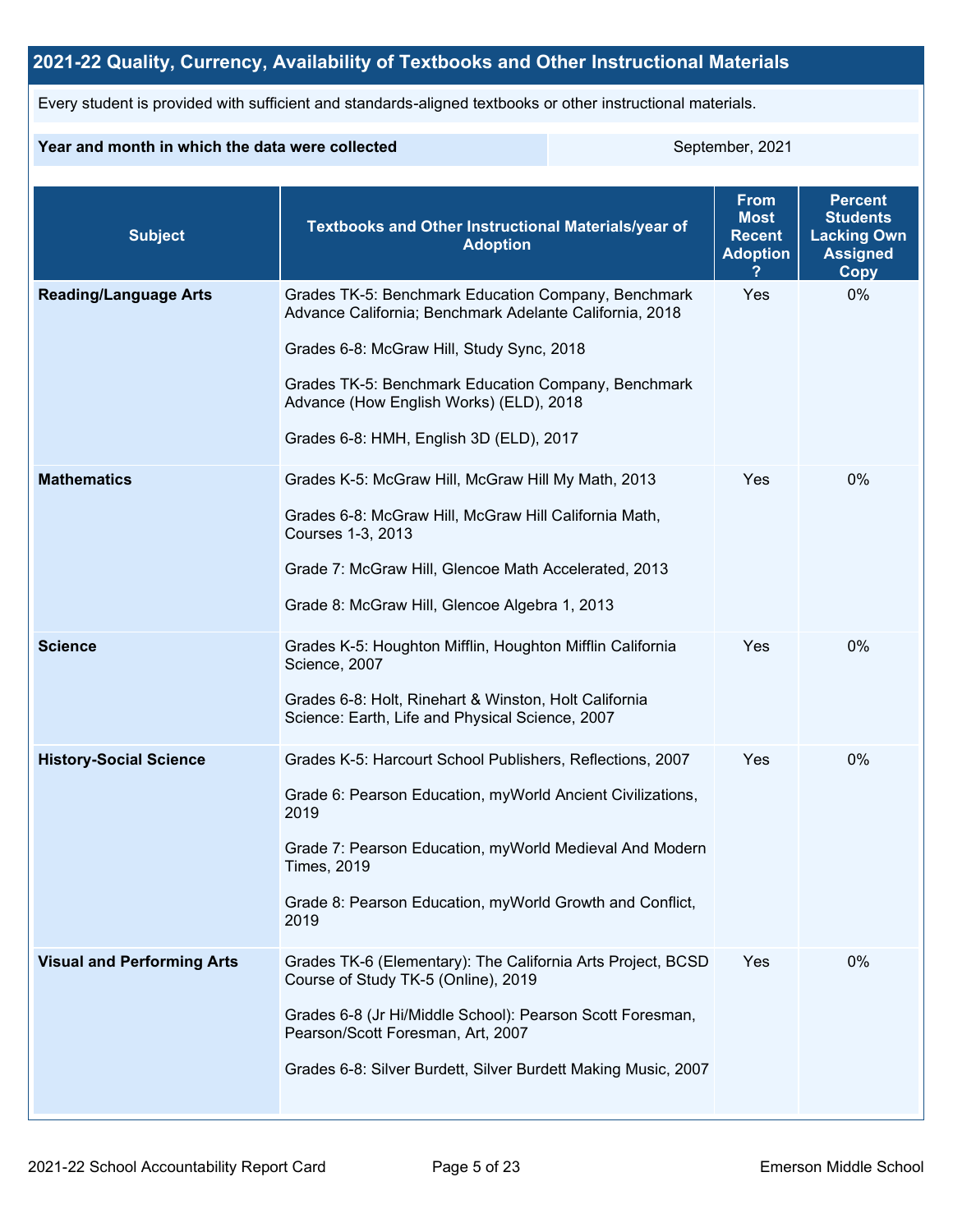### **School Facility Conditions and Planned Improvements**

Emerson School was built in 1956 and modernized in 1994. It sits on 11.36 acres of which 6.37 acres is playground. This school has 37 classrooms, a multi-purpose facility, library, two learning centers, teacher workroom, outreach specialist room, band room, nurse room and an instructional materials center. The campus has also has a staff lounge.

The custodial staff adheres to a weekly cleaning schedule that includes classrooms, restrooms, cafeteria and kitchen areas.

The District's Mobile Maintenance Team visits the school site at least twice a year. Maintenance emergencies are addressed immediately. District personnel maintain the grounds at least once every two weeks.

This site also is maintained to ensure a clean, safe, and functional facility as determined pursuant to a Facility Inspection Tool developed by the State of California Office of Public School Construction.

### **Year and month of the most recent FIT report** 10/15/2021 10/15/2021

| <b>System Inspected</b>                                                | Rate<br>Good | Rate<br><b>Fair</b> | Rate<br>Poor | <b>Repair Needed and Action Taken or Planned</b> |
|------------------------------------------------------------------------|--------------|---------------------|--------------|--------------------------------------------------|
| <b>Systems:</b><br>Gas Leaks, Mechanical/HVAC, Sewer                   | X            |                     |              |                                                  |
| Interior:<br><b>Interior Surfaces</b>                                  | $\sf X$      |                     |              |                                                  |
| <b>Cleanliness:</b><br>Overall Cleanliness, Pest/Vermin Infestation    | X            |                     |              |                                                  |
| <b>Electrical</b>                                                      | X            |                     |              |                                                  |
| <b>Restrooms/Fountains:</b><br>Restrooms, Sinks/ Fountains             | X            |                     |              |                                                  |
| Safety:<br>Fire Safety, Hazardous Materials                            | $\sf X$      |                     |              |                                                  |
| Structural:<br>Structural Damage, Roofs                                | X            |                     |              |                                                  |
| External:<br>Playground/School Grounds, Windows/<br>Doors/Gates/Fences | $\times$     |                     |              |                                                  |

| <b>Overall Facility Rate</b> |      |      |             |
|------------------------------|------|------|-------------|
| <b>Exemplary</b>             | Good | Fair | <b>Poor</b> |
|                              |      |      |             |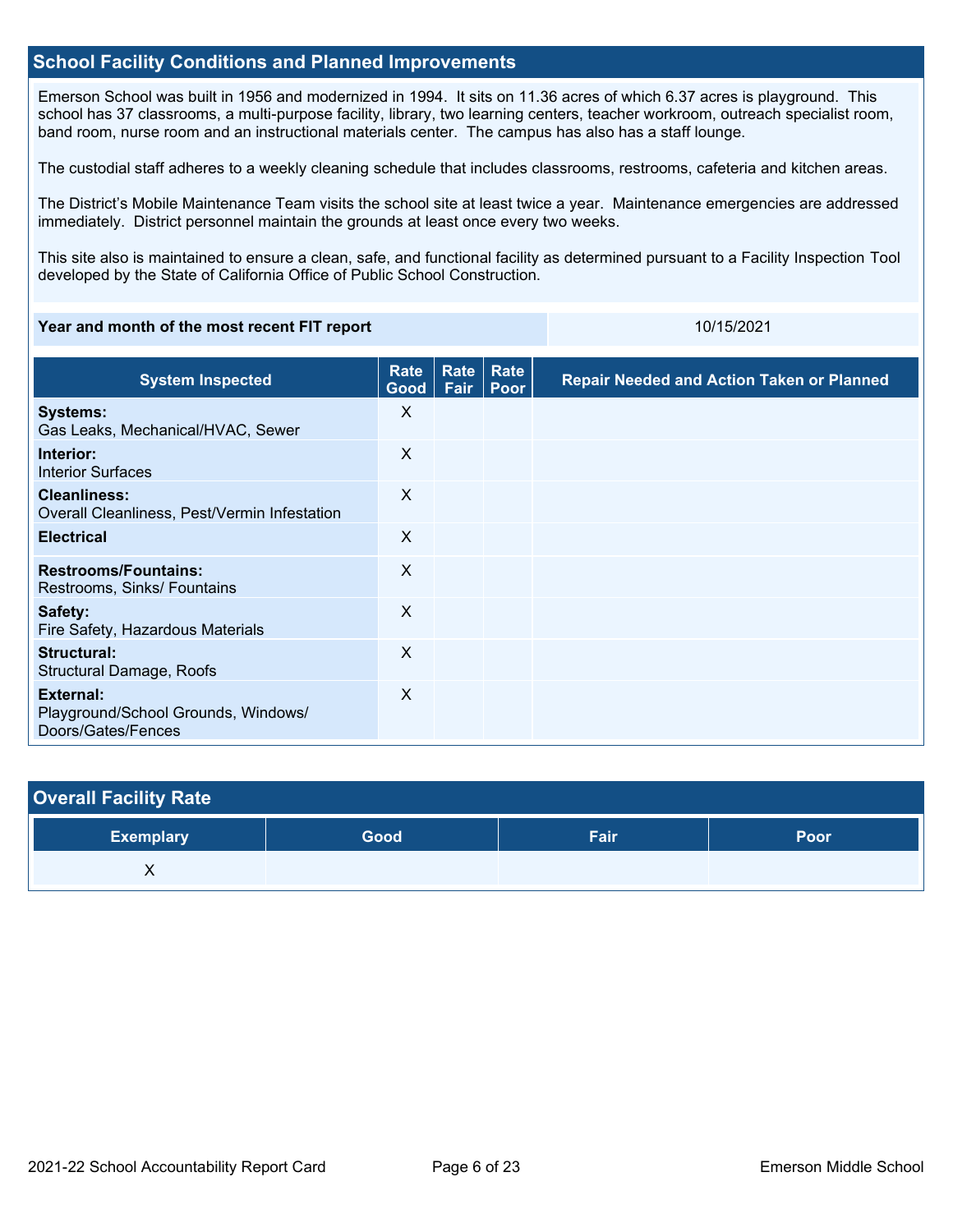## **B. Pupil Outcomes State Priority: Pupil Achievement**

The SARC provides the following information relevant to the State priority: Pupil Achievement (Priority 4):

### **Statewide Assessments**

(i.e., California Assessment of Student Performance and Progress [CAASPP] System includes the Smarter Balanced Summative Assessments for students in the general education population and the California Alternate Assessments [CAAs] for English language arts/literacy [ELA] and mathematics given in grades three through eight and grade eleven. Only eligible students may participate in the administration of the CAAs. CAAs items are aligned with alternate achievement standards, which are linked with the Common Core State Standards [CCSS] for students with the most significant cognitive disabilities).

The CAASPP System encompasses the following assessments and student participation requirements:

- 1. **Smarter Balanced Summative Assessments and CAAs for ELA** in grades three through eight and grade eleven.
- 2. **Smarter Balanced Summative Assessments and CAAs for mathematics** in grades three through eight and grade eleven.
- 3. **California Science Test (CAST) and CAAs for Science** in grades five, eight, and once in high school (i.e., grade ten, eleven, or twelve).

### **SARC Reporting in the 2020-2021 School Year Only**

Where the most viable option, LEAs were required to administer the statewide summative assessment in ELA and mathematics. Where a statewide summative assessment was not the most viable option for the LEA (or for one or more gradelevel[s] within the LEA) due to the pandemic, LEAs were allowed to report results from a different assessment that met the criteria established by the State Board of Education (SBE) on March 16, 2021. The assessments were required to be:

- Aligned with CA CCSS for ELA and mathematics;
- Available to students in grades 3 through 8, and grade 11; and
- Uniformly administered across a grade, grade span, school, or district to all eligible students.

### **Options**

Note that the CAAs could only be administered in-person following health and safety requirements. If it was not viable for the LEA to administer the CAAs in person with health and safety guidelines in place, the LEA was directed to not administer the tests. There were no other assessment options available for the CAAs. Schools administered the Smarter Balanced Summative Assessments for ELA and mathematics, other assessments that meet the SBE criteria, or a combination of both, and they could only choose one of the following:

- Smarter Balanced ELA and mathematics summative assessments;
- Other assessments meeting the SBE criteria; or
- Combination of Smarter Balanced ELA and mathematics summative assessments and other assessments.

The percentage of students who have successfully completed courses that satisfy the requirements for entrance to the University of California and the California State University, or career technical education sequences or programs of study.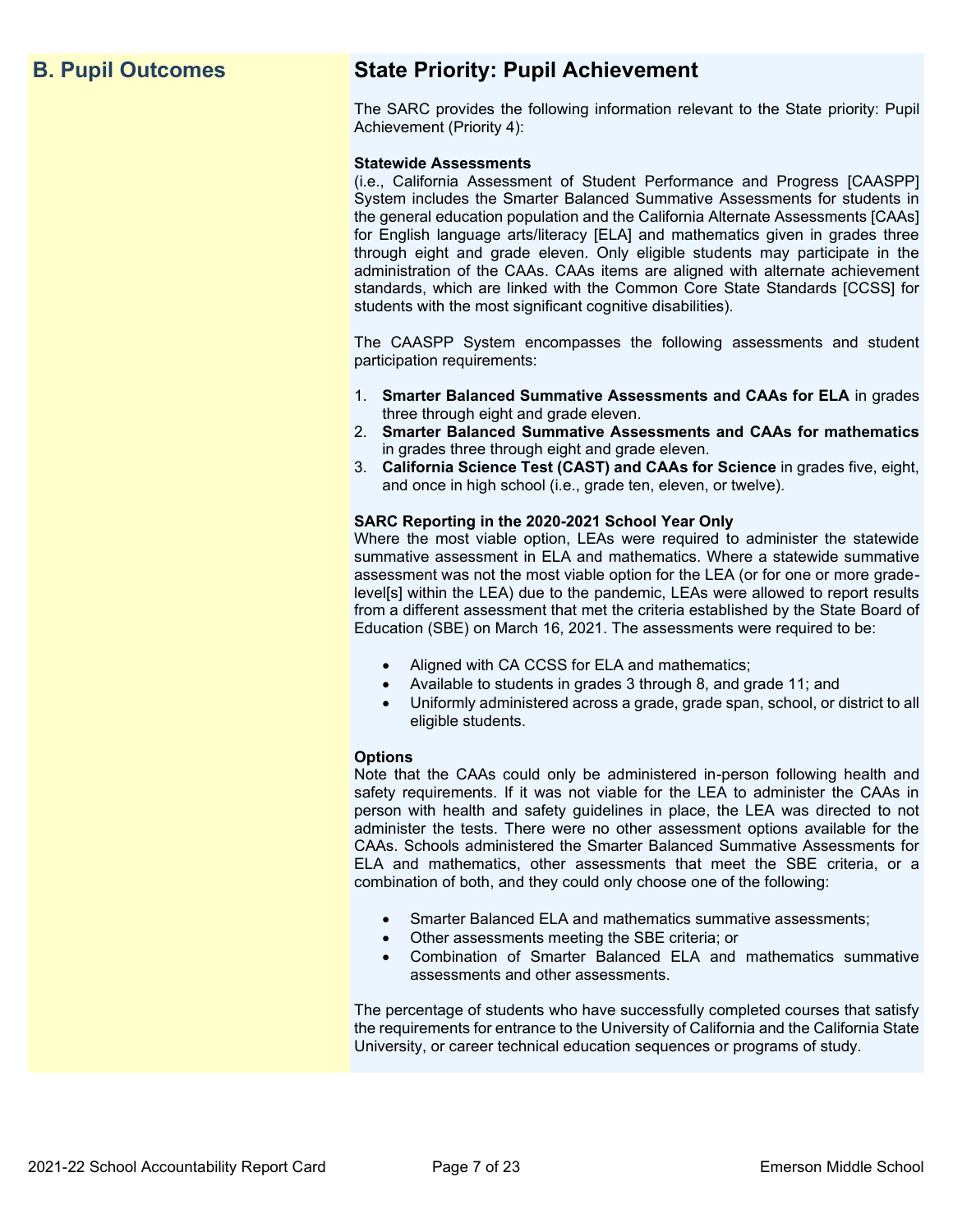### **Percentage of Students Meeting or Exceeding the State Standard on CAASPP**

This table displays CAASPP test results in ELA and mathematics for all students grades three through eight and grade eleven taking and completing a state-administered assessment.

The 2019-2020 data cells with N/A values indicate that the 2019-2020 data are not available due to the COVID-19 pandemic and resulting summative test suspension. The Executive Order N-30-20 was issued which waived the assessment, accountability, and reporting requirements for the 2019-2020 school year.

The 2020-2021 data cells have N/A values because these data are not comparable to other year data due to the COVID-19 pandemic during the 2020-2021 school year. Where the CAASPP assessments in ELA and/or mathematics is not the most viable option, the LEAs were allowed to administer local assessments. Therefore, the 2020-2021 data between school years for the school, district, state are not an accurate comparison. As such, it is inappropriate to compare results of the 2020-2021 school year to other school years.

| Subject                                                              | <b>School</b><br>2019-20 | <b>School</b><br>2020-21 | <b>District</b><br>2019-20 | <b>District</b><br>2020-21 | <b>State</b><br>2019-20 | <b>State</b><br>2020-21 |
|----------------------------------------------------------------------|--------------------------|--------------------------|----------------------------|----------------------------|-------------------------|-------------------------|
| <b>English Language Arts/Literacy</b><br>$\left($ grades 3-8 and 11) | N/A                      | N/A                      | N/A                        | N/A                        | N/A                     | N/A                     |
| <b>Mathematics</b><br>$(grades 3-8 and 11)$                          | N/A                      | N/A                      | N/A                        | N/A                        | N/A                     | N/A                     |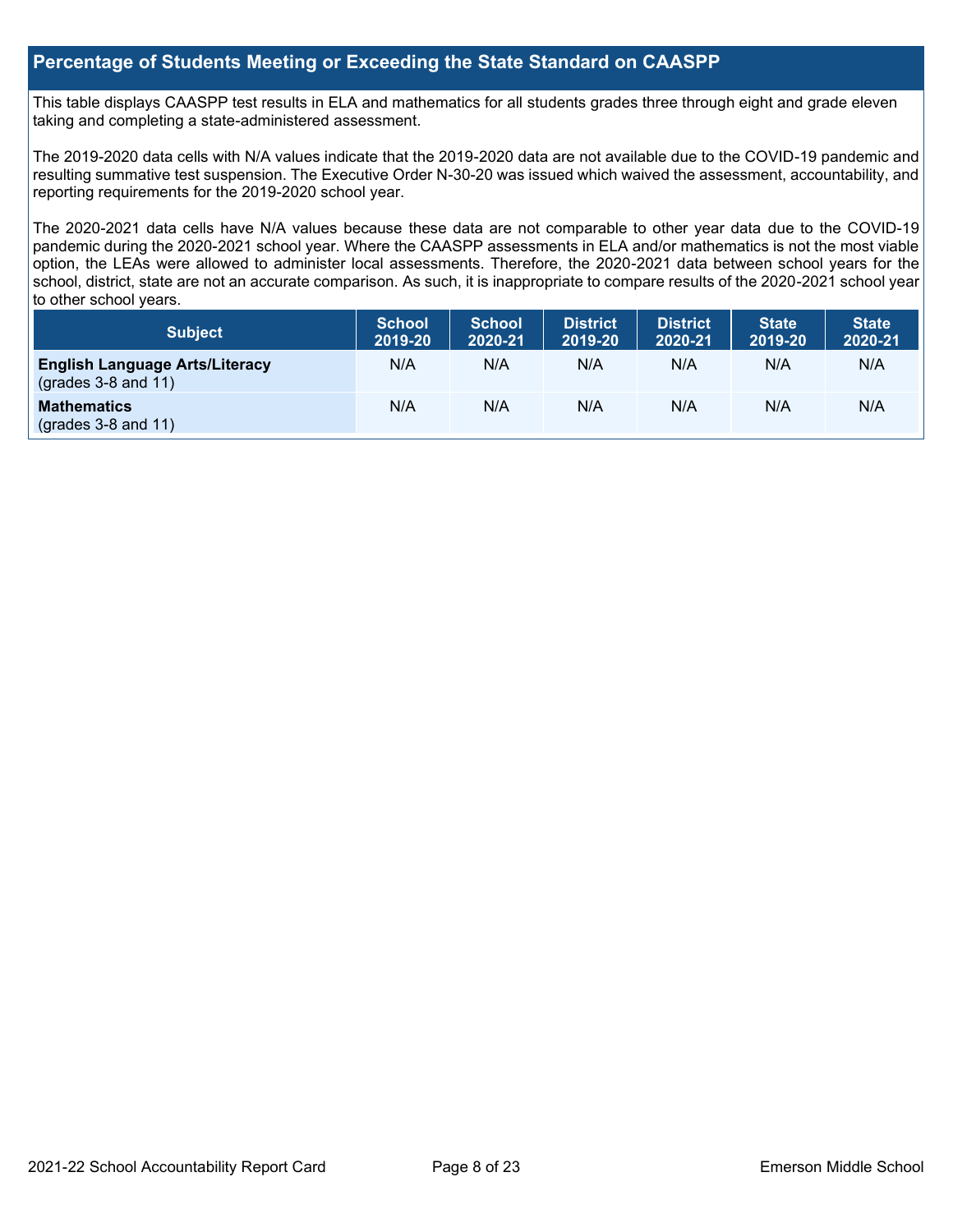## **2020-21 CAASPP Test Results in ELA by Student Group**

This table displays CAASPP test results in ELA by student group for students grades three through eight and grade eleven taking and completing a state-administered assessment. The CDE will populate this table for schools in cases where the school administered the CAASPP assessment. In cases where the school administered a local assessment instead of CAASPP, the CDE will populate this table with "NT" values, meaning this school did not test students using the CAASPP. See the local assessment(s) table for more information.

| <b>CAASPP</b><br><b>Student Groups</b>               | <b>CAASPP</b><br><b>Total</b><br><b>Enrollment</b> | <b>CAASPP</b><br><b>Number</b><br><b>Tested</b> | <b>CAASPP</b><br><b>Percent</b><br><b>Tested</b> | <b>CAASPP</b><br><b>Percent</b><br><b>Not Tested</b> | <b>CAASPP</b><br><b>Percent</b><br><b>Met or</b><br><b>Exceeded</b> |
|------------------------------------------------------|----------------------------------------------------|-------------------------------------------------|--------------------------------------------------|------------------------------------------------------|---------------------------------------------------------------------|
| <b>All Students</b>                                  | 787                                                | <b>NT</b>                                       | <b>NT</b>                                        | <b>NT</b>                                            | <b>NT</b>                                                           |
| <b>Female</b>                                        | 396                                                | <b>NT</b>                                       | <b>NT</b>                                        | <b>NT</b>                                            | <b>NT</b>                                                           |
| <b>Male</b>                                          | 390                                                | <b>NT</b>                                       | <b>NT</b>                                        | <b>NT</b>                                            | <b>NT</b>                                                           |
| American Indian or Alaska Native                     | --                                                 | <b>NT</b>                                       | <b>NT</b>                                        | <b>NT</b>                                            | <b>NT</b>                                                           |
| <b>Asian</b>                                         | --                                                 | <b>NT</b>                                       | <b>NT</b>                                        | <b>NT</b>                                            | <b>NT</b>                                                           |
| <b>Black or African American</b>                     | 124                                                | <b>NT</b>                                       | <b>NT</b>                                        | <b>NT</b>                                            | <b>NT</b>                                                           |
| <b>Filipino</b>                                      | $\overline{\phantom{a}}$                           | <b>NT</b>                                       | <b>NT</b>                                        | <b>NT</b>                                            | <b>NT</b>                                                           |
| <b>Hispanic or Latino</b>                            | 583                                                | <b>NT</b>                                       | <b>NT</b>                                        | <b>NT</b>                                            | NT                                                                  |
| Native Hawaiian or Pacific Islander                  | $\overline{\phantom{a}}$                           | <b>NT</b>                                       | <b>NT</b>                                        | <b>NT</b>                                            | <b>NT</b>                                                           |
| <b>Two or More Races</b>                             | 14                                                 | <b>NT</b>                                       | <b>NT</b>                                        | <b>NT</b>                                            | <b>NT</b>                                                           |
| <b>White</b>                                         | 42                                                 | <b>NT</b>                                       | <b>NT</b>                                        | <b>NT</b>                                            | <b>NT</b>                                                           |
| <b>English Learners</b>                              | 166                                                | <b>NT</b>                                       | <b>NT</b>                                        | <b>NT</b>                                            | <b>NT</b>                                                           |
| <b>Foster Youth</b>                                  | $\overline{\phantom{a}}$                           | <b>NT</b>                                       | <b>NT</b>                                        | <b>NT</b>                                            | <b>NT</b>                                                           |
| <b>Homeless</b>                                      | 56                                                 | <b>NT</b>                                       | <b>NT</b>                                        | <b>NT</b>                                            | <b>NT</b>                                                           |
| <b>Military</b>                                      | --                                                 | <b>NT</b>                                       | <b>NT</b>                                        | <b>NT</b>                                            | <b>NT</b>                                                           |
| <b>Socioeconomically Disadvantaged</b>               | 769                                                | <b>NT</b>                                       | <b>NT</b>                                        | <b>NT</b>                                            | <b>NT</b>                                                           |
| <b>Students Receiving Migrant Education Services</b> | 24                                                 | <b>NT</b>                                       | <b>NT</b>                                        | <b>NT</b>                                            | NT                                                                  |
| <b>Students with Disabilities</b>                    | 123                                                | <b>NT</b>                                       | <b>NT</b>                                        | <b>NT</b>                                            | <b>NT</b>                                                           |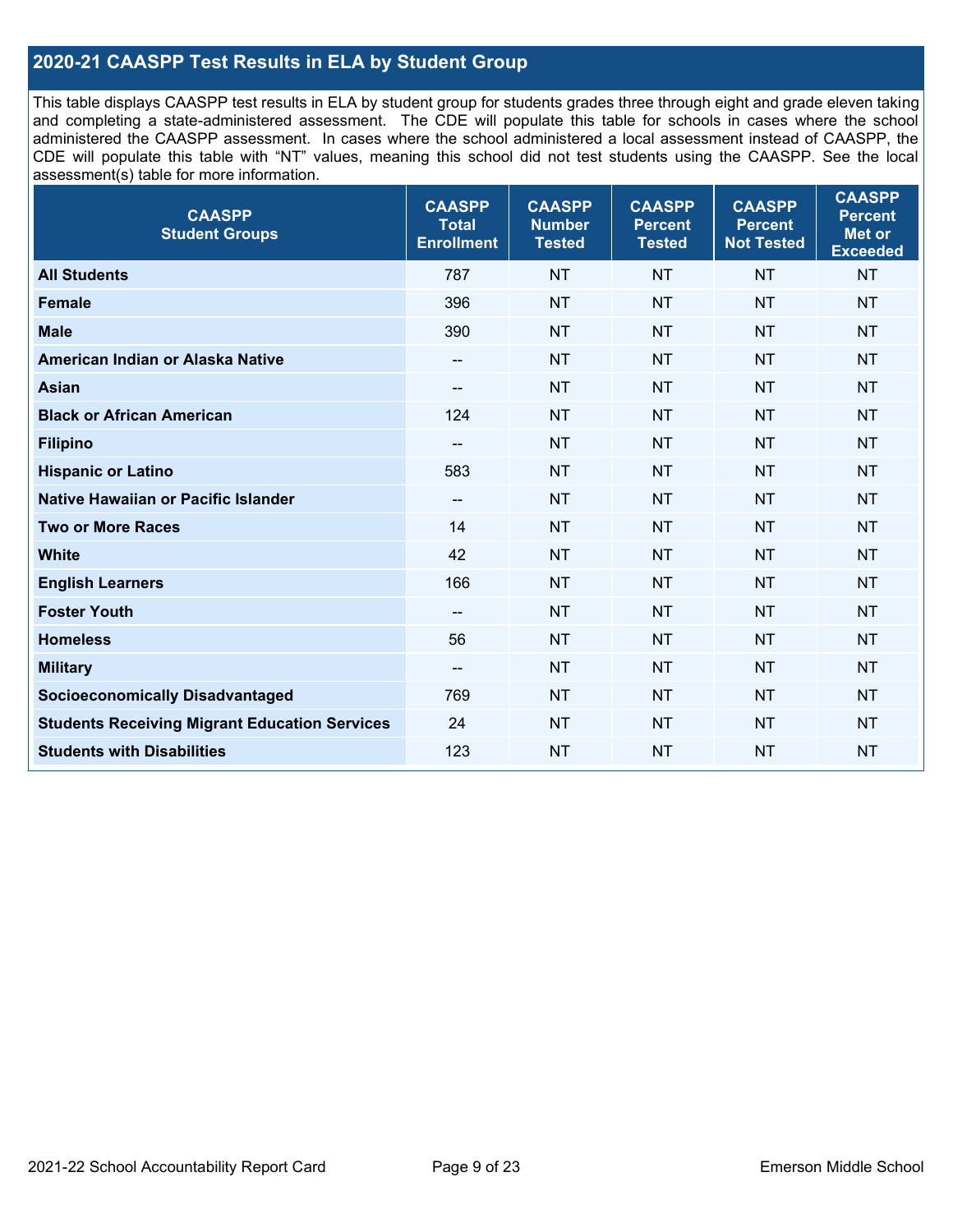## **2020-21 CAASPP Test Results in Math by Student Group**

This table displays CAASPP test results in Math by student group for students grades three through eight and grade eleven taking and completing a state-administered assessment. The CDE will populate this table for schools in cases where the school administered the CAASPP assessment. In cases where the school administered a local assessment instead of CAASPP, the CDE will populate this table with "NT" values, meaning this school did not test students using the CAASPP. See the local assessment(s) table for more information.

| <b>CAASPP</b><br><b>Total</b><br><b>Enrollment</b> | <b>CAASPP</b><br><b>Number</b><br><b>Tested</b> | <b>CAASPP</b><br><b>Percent</b><br><b>Tested</b> | <b>CAASPP</b><br><b>Percent</b><br><b>Not Tested</b> | <b>CAASPP</b><br><b>Percent</b><br>Met or<br><b>Exceeded</b> |
|----------------------------------------------------|-------------------------------------------------|--------------------------------------------------|------------------------------------------------------|--------------------------------------------------------------|
| 787                                                | <b>NT</b>                                       | <b>NT</b>                                        | <b>NT</b>                                            | <b>NT</b>                                                    |
| 396                                                | <b>NT</b>                                       | <b>NT</b>                                        | <b>NT</b>                                            | <b>NT</b>                                                    |
| 390                                                | <b>NT</b>                                       | <b>NT</b>                                        | <b>NT</b>                                            | <b>NT</b>                                                    |
| $-$                                                | <b>NT</b>                                       | <b>NT</b>                                        | <b>NT</b>                                            | <b>NT</b>                                                    |
| --                                                 | <b>NT</b>                                       | <b>NT</b>                                        | <b>NT</b>                                            | <b>NT</b>                                                    |
| 124                                                | <b>NT</b>                                       | <b>NT</b>                                        | <b>NT</b>                                            | <b>NT</b>                                                    |
| $- -$                                              | <b>NT</b>                                       | <b>NT</b>                                        | <b>NT</b>                                            | <b>NT</b>                                                    |
| 583                                                | <b>NT</b>                                       | <b>NT</b>                                        | <b>NT</b>                                            | <b>NT</b>                                                    |
| $\overline{\phantom{a}}$                           | <b>NT</b>                                       | <b>NT</b>                                        | <b>NT</b>                                            | <b>NT</b>                                                    |
| 14                                                 | <b>NT</b>                                       | <b>NT</b>                                        | <b>NT</b>                                            | <b>NT</b>                                                    |
| 42                                                 | <b>NT</b>                                       | <b>NT</b>                                        | <b>NT</b>                                            | <b>NT</b>                                                    |
| 166                                                | <b>NT</b>                                       | <b>NT</b>                                        | <b>NT</b>                                            | <b>NT</b>                                                    |
| $\overline{\phantom{a}}$                           | <b>NT</b>                                       | <b>NT</b>                                        | <b>NT</b>                                            | <b>NT</b>                                                    |
| 56                                                 | <b>NT</b>                                       | <b>NT</b>                                        | <b>NT</b>                                            | <b>NT</b>                                                    |
| --                                                 | <b>NT</b>                                       | <b>NT</b>                                        | <b>NT</b>                                            | <b>NT</b>                                                    |
| 769                                                | <b>NT</b>                                       | <b>NT</b>                                        | <b>NT</b>                                            | <b>NT</b>                                                    |
| 24                                                 | <b>NT</b>                                       | <b>NT</b>                                        | <b>NT</b>                                            | <b>NT</b>                                                    |
| 123                                                | <b>NT</b>                                       | <b>NT</b>                                        | <b>NT</b>                                            | <b>NT</b>                                                    |
|                                                    |                                                 |                                                  |                                                      |                                                              |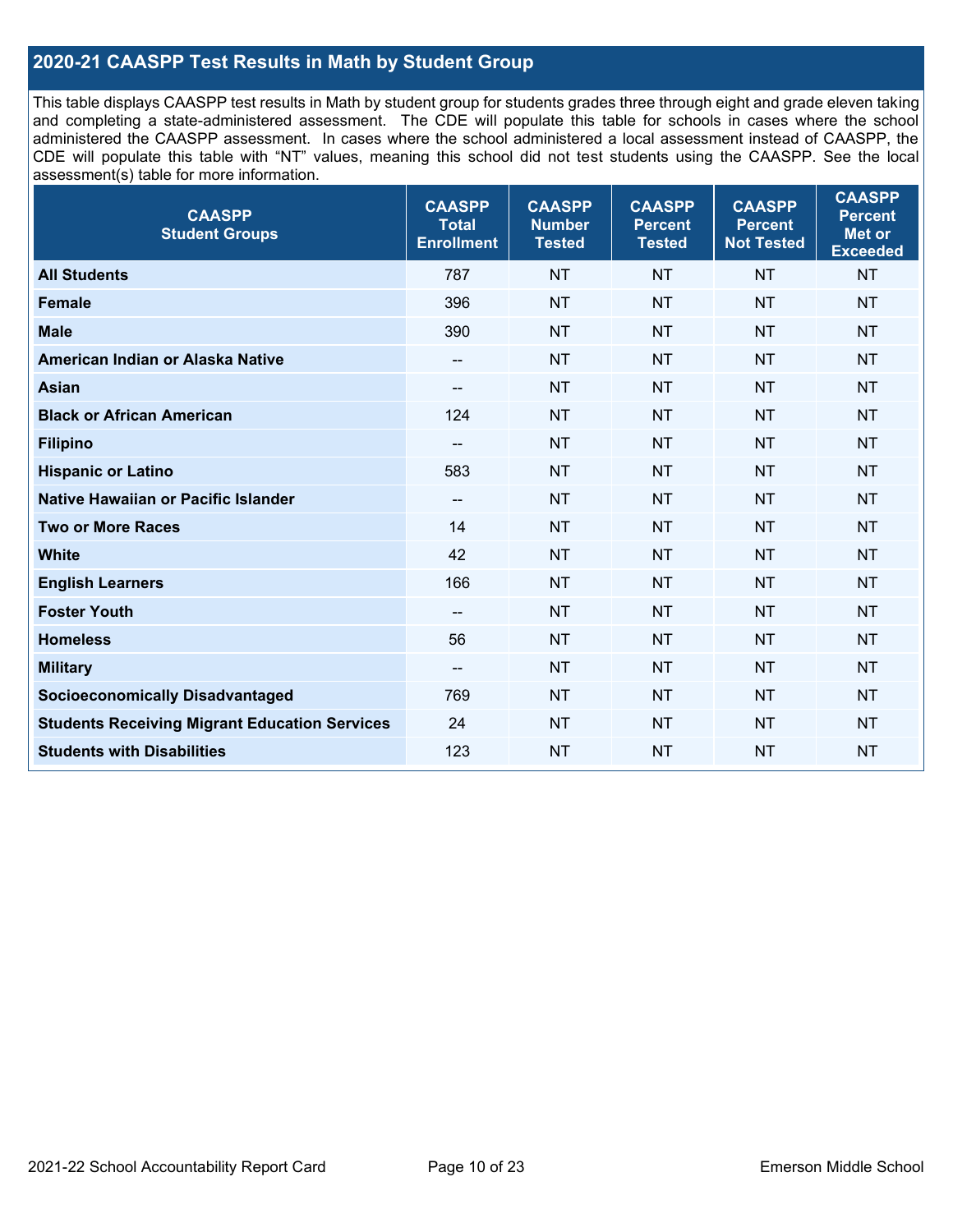## **2020-21 Local Assessment Test Results in ELA by Student Group**

This table displays Local Assessment test results in ELA by student group for students grades three through eight and grade eleven. LEAs/schools will populate this table for schools in cases where the school administered a local assessment. In cases where the school administered the CAASPP assessment, LEAs/schools will populate this table with "N/A" values in all cells, meaning this table is Not Applicable for this school.

| <b>STAR</b><br><b>Student Groups</b>                                                                                            | <b>STAR</b><br><b>Total</b><br><b>Enrollment</b> | <b>STAR</b><br><b>Number</b><br><b>Tested</b> | <b>STAR</b><br><b>Percent</b><br><b>Tested</b> | <b>STAR</b><br><b>Percent</b><br><b>Not Tested</b> | <b>STAR</b><br><b>Percent</b><br><b>At or Above</b><br><b>Grade Level</b> |
|---------------------------------------------------------------------------------------------------------------------------------|--------------------------------------------------|-----------------------------------------------|------------------------------------------------|----------------------------------------------------|---------------------------------------------------------------------------|
| <b>All Students</b>                                                                                                             | 781                                              | 670                                           | 85.80%                                         | 14.20%                                             | 22.40%                                                                    |
| <b>Female</b>                                                                                                                   | 393                                              | 343                                           | 87.30%                                         | 12.70%                                             | 26.80%                                                                    |
| <b>Male</b>                                                                                                                     | 387                                              | 326                                           | 84.20%                                         | 15.80%                                             | 17.80%                                                                    |
| American Indian or Alaska Native                                                                                                | $\qquad \qquad -$                                | --                                            | --                                             |                                                    |                                                                           |
| <b>Asian</b>                                                                                                                    | --                                               | --                                            |                                                | --                                                 |                                                                           |
| <b>Black or African American</b>                                                                                                | 123                                              | 107                                           | 87.00%                                         | 13.00%                                             | 17.80%                                                                    |
| <b>Filipino</b>                                                                                                                 | $\qquad \qquad -$                                | --                                            | --                                             | --                                                 | $\overline{\phantom{a}}$                                                  |
| <b>Hispanic or Latino</b>                                                                                                       | 579                                              | 494                                           | 85.30%                                         | 14.70%                                             | 22.90%                                                                    |
| Native Hawaiian or Pacific Islander                                                                                             | --                                               | --                                            |                                                |                                                    |                                                                           |
| <b>Two or More Races</b>                                                                                                        | 14                                               | 14                                            | 100.00%                                        | 0.00%                                              | 28.60%                                                                    |
| <b>White</b>                                                                                                                    | 43                                               | 35                                            | 81.40%                                         | 22.90%                                             | 28.60%                                                                    |
| <b>English Learners</b>                                                                                                         | 163                                              | 77                                            | 47.20%                                         | 52.80%                                             | 3.90%                                                                     |
| <b>Foster Youth</b>                                                                                                             | $\qquad \qquad -$                                | $\qquad \qquad -$                             |                                                | $\overline{\phantom{a}}$                           | $\sim$                                                                    |
| <b>Homeless</b>                                                                                                                 | 32                                               | 18                                            | 56.30%                                         | 43.80%                                             | 5.60%                                                                     |
| <b>Military</b>                                                                                                                 | $\qquad \qquad -$                                | --                                            | $\hspace{0.05cm}$ – $\hspace{0.05cm}$          | $\overline{\phantom{a}}$                           | $\overline{\phantom{a}}$                                                  |
| <b>Socioeconomically Disadvantaged</b>                                                                                          | 758                                              | 729                                           | 96.20%                                         | 3.80%                                              | 20.40%                                                                    |
| <b>Students Receiving Migrant Education Services</b>                                                                            | 31                                               | 16                                            | 51.60%                                         | 48.40%                                             | 25.00%                                                                    |
| <b>Students with Disabilities</b><br>*At or above the grade-level standard in the context of the local assessment administered. | 122                                              | 45                                            | 36.90%                                         | 63.10%                                             | 2.20%                                                                     |

## **2020-21 Local Assessment Test Results in Math by Student Group**

This table displays Local Assessment test results in Math by student group for students grades three through eight and grade eleven. LEAs/schools will populate this table for schools in cases where the school administered a local assessment. In cases where the school administered the CAASPP assessment, LEAs/schools will populate this table with "N/A" values in all cells, meaning this table is Not Applicable for this school.

| <b>STAR</b><br><b>Student Groups</b> | <b>STAR</b><br><b>Total</b><br><b>Enrollment</b> | <b>STAR</b><br><b>Number</b><br><b>Tested</b> | <b>STAR</b><br><b>Percent</b><br><b>Tested</b> | <b>STAR</b><br><b>Percent</b><br><b>Not Tested</b> | <b>STAR</b><br><b>Percent</b><br><b>At or Above</b><br><b>Grade Level</b> |
|--------------------------------------|--------------------------------------------------|-----------------------------------------------|------------------------------------------------|----------------------------------------------------|---------------------------------------------------------------------------|
| <b>All Students</b>                  | 781                                              | 647                                           | 82.80%                                         | 17.20%                                             | 8.20%                                                                     |
| <b>Female</b>                        | 393                                              | 330                                           | 84.00%                                         | 16.00%                                             | 9.10%                                                                     |
| <b>Male</b>                          | 387                                              | 316                                           | 81.70%                                         | 18.30%                                             | 7.30%                                                                     |
| American Indian or Alaska Native     | --                                               | $\sim$ $\sim$                                 | $- -$                                          | --                                                 | $\overline{\phantom{m}}$                                                  |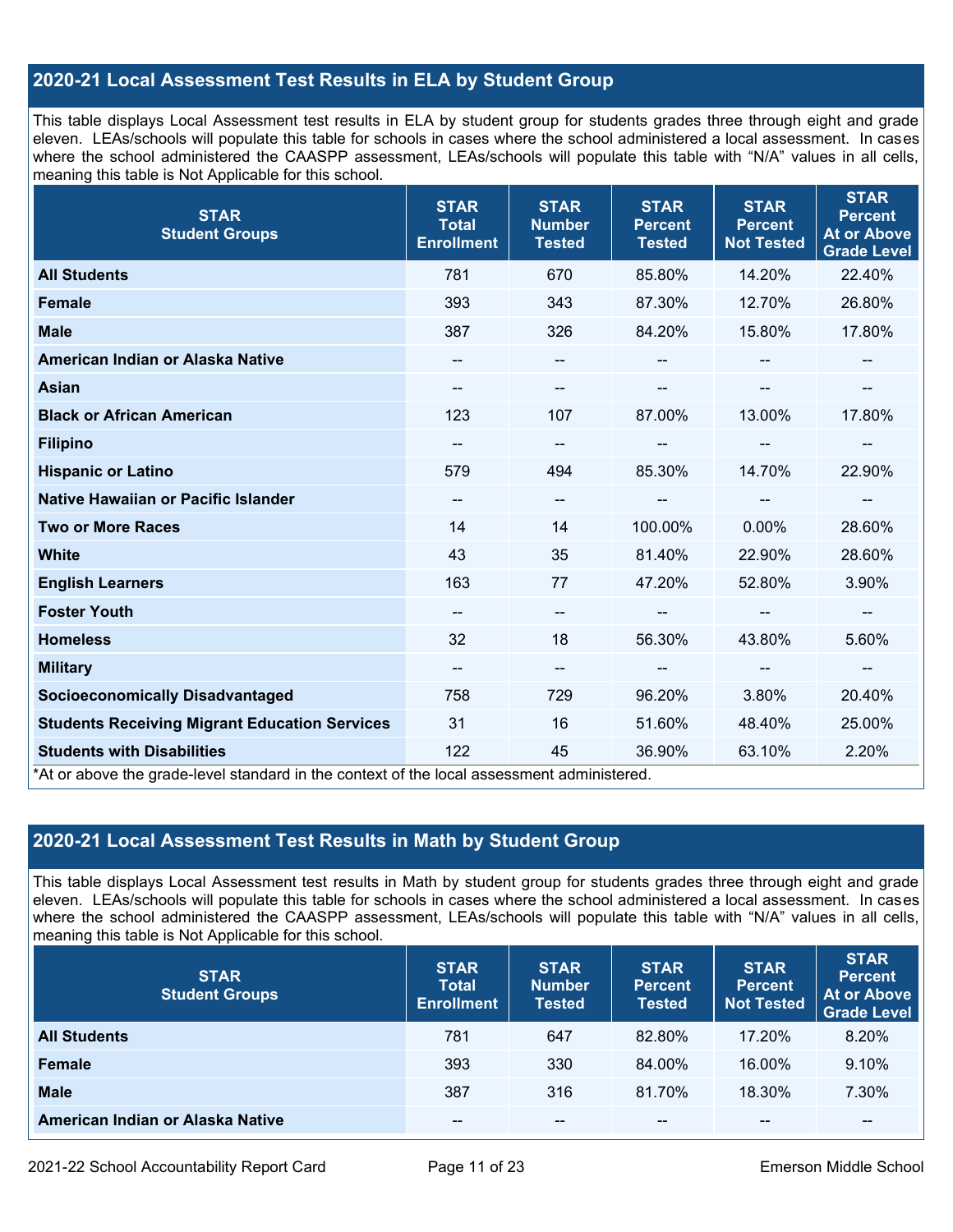| Asian                                                                                      | --                       | $- -$                  |        | --                       | --       |
|--------------------------------------------------------------------------------------------|--------------------------|------------------------|--------|--------------------------|----------|
| <b>Black or African American</b>                                                           | 123                      | 102                    | 82.90% | 17.10%                   | 2.90%    |
| <b>Filipino</b>                                                                            | $-$                      | $- -$                  | --     | --                       | --       |
| <b>Hispanic or Latino</b>                                                                  | 579                      | 483                    | 83.40% | 16.60%                   | 9.50%    |
| Native Hawaiian or Pacific Islander                                                        | $\overline{\phantom{m}}$ | $\qquad \qquad \cdots$ | --     | $\overline{\phantom{m}}$ | --       |
| <b>Two or More Races</b>                                                                   | 14                       | 12                     | 85.70% | 14.30%                   | 8.30%    |
| <b>White</b>                                                                               | 43                       | 31                     | 72.10% | 38.70%                   | 9.70%    |
| <b>English Learners</b>                                                                    | 163                      | 76                     | 46.60% | 53.40%                   | $0.00\%$ |
| <b>Foster Youth</b>                                                                        | --                       | $- -$                  |        | --                       | --       |
| <b>Homeless</b>                                                                            | 32                       | 15                     | 46.90% | 53.10%                   | $0.00\%$ |
| <b>Military</b>                                                                            | --                       | $\qquad \qquad \cdots$ | --     | --                       | --       |
| <b>Socioeconomically Disadvantaged</b>                                                     | 758                      | 630                    | 83.10% | 16.90%                   | 6.70%    |
| <b>Students Receiving Migrant Education Services</b>                                       | 31                       | 16                     | 51.60% | 48.40%                   | $0.00\%$ |
| <b>Students with Disabilities</b>                                                          | 122                      | 43                     | 35.20% | 64.80%                   | 0.00%    |
| *At or above the grade-level standard in the context of the local assessment administered. |                          |                        |        |                          |          |

## **CAASPP Test Results in Science for All Students**

This table displays the percentage of all students grades five, eight, and High School meeting or exceeding the State Standard.

The 2019-2020 data cells with N/A values indicate that the 2019-2020 data are not available due to the COVID-19 pandemic and resulting summative testing suspension. The Executive Order N-30-20 was issued which waived the assessment, accountability, and reporting requirements for the 2019-2020 school year.

For any 2020-2021 data cells with N/T values indicate that this school did not test students using the CAASPP Science.

| <b>Subject</b>                                           | <b>School</b> | <b>School</b> | <b>District</b> | District | <b>State</b> | <b>State</b> |
|----------------------------------------------------------|---------------|---------------|-----------------|----------|--------------|--------------|
|                                                          | 2019-20       | 2020-21       | 2019-20         | 2020-21  | 2019-20      | 2020-21      |
| <b>Science</b><br>$\left($ (grades 5, 8 and high school) | N/A           | NT            | N/A             | NT       | N/A          | 28.72        |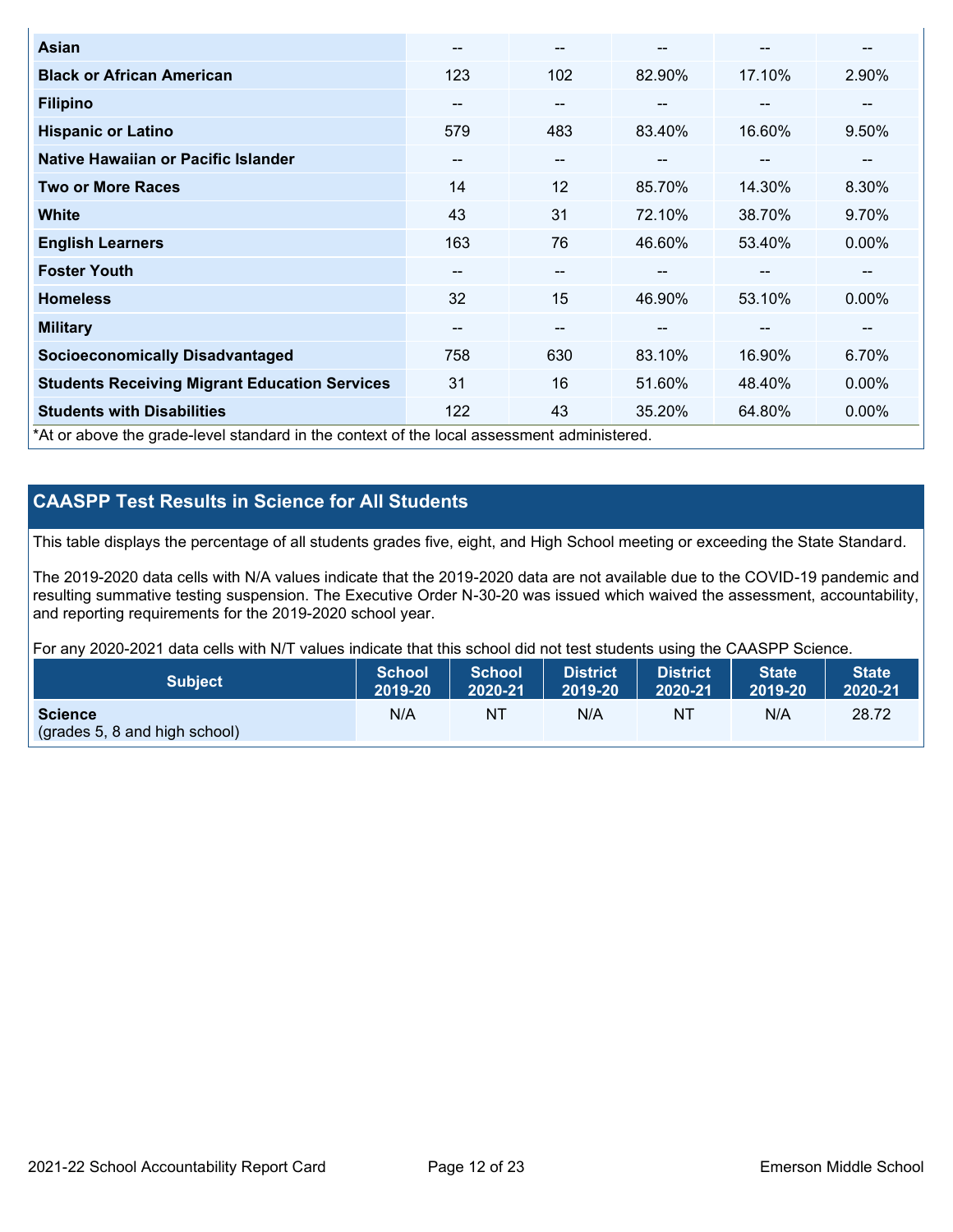## **2020-21 CAASPP Test Results in Science by Student Group**

This table displays CAASPP test results in Science by student group for students grades five, eight, and High School. For any data cells with N/T values indicate that this school did not test students using the CAASPP Science.

| <b>Student Group</b>                                 | <b>Total</b><br><b>Enrollment</b> | <b>Number</b><br><b>Tested</b> | <b>Percent</b><br><b>Tested</b> | <b>Percent</b><br><b>Not Tested</b> | <b>Percent</b><br>Met or<br><b>Exceeded</b> |
|------------------------------------------------------|-----------------------------------|--------------------------------|---------------------------------|-------------------------------------|---------------------------------------------|
| <b>All Students</b>                                  | 293                               | <b>NT</b>                      | <b>NT</b>                       | <b>NT</b>                           | <b>NT</b>                                   |
| <b>Female</b>                                        | 145                               | <b>NT</b>                      | <b>NT</b>                       | <b>NT</b>                           | <b>NT</b>                                   |
| <b>Male</b>                                          | 148                               | <b>NT</b>                      | <b>NT</b>                       | <b>NT</b>                           | <b>NT</b>                                   |
| American Indian or Alaska Native                     | --                                | <b>NT</b>                      | <b>NT</b>                       | <b>NT</b>                           | <b>NT</b>                                   |
| <b>Asian</b>                                         | --                                | <b>NT</b>                      | <b>NT</b>                       | <b>NT</b>                           | <b>NT</b>                                   |
| <b>Black or African American</b>                     | 51                                | <b>NT</b>                      | <b>NT</b>                       | <b>NT</b>                           | <b>NT</b>                                   |
| <b>Filipino</b>                                      | $\overline{\phantom{a}}$          | <b>NT</b>                      | <b>NT</b>                       | <b>NT</b>                           | <b>NT</b>                                   |
| <b>Hispanic or Latino</b>                            | 210                               | <b>NT</b>                      | <b>NT</b>                       | <b>NT</b>                           | <b>NT</b>                                   |
| Native Hawaiian or Pacific Islander                  | --                                | <b>NT</b>                      | <b>NT</b>                       | <b>NT</b>                           | <b>NT</b>                                   |
| <b>Two or More Races</b>                             | --                                | <b>NT</b>                      | <b>NT</b>                       | <b>NT</b>                           | <b>NT</b>                                   |
| <b>White</b>                                         | 19                                | <b>NT</b>                      | <b>NT</b>                       | <b>NT</b>                           | <b>NT</b>                                   |
| <b>English Learners</b>                              | 55                                | <b>NT</b>                      | <b>NT</b>                       | <b>NT</b>                           | <b>NT</b>                                   |
| <b>Foster Youth</b>                                  | --                                | <b>NT</b>                      | <b>NT</b>                       | <b>NT</b>                           | <b>NT</b>                                   |
| <b>Homeless</b>                                      | 24                                | <b>NT</b>                      | <b>NT</b>                       | <b>NT</b>                           | <b>NT</b>                                   |
| <b>Military</b>                                      | $\Omega$                          | $\mathbf 0$                    | $\mathbf{0}$                    | $\mathbf 0$                         | 0                                           |
| <b>Socioeconomically Disadvantaged</b>               | 287                               | <b>NT</b>                      | <b>NT</b>                       | <b>NT</b>                           | <b>NT</b>                                   |
| <b>Students Receiving Migrant Education Services</b> | $\qquad \qquad -$                 | <b>NT</b>                      | <b>NT</b>                       | <b>NT</b>                           | <b>NT</b>                                   |
| <b>Students with Disabilities</b>                    | 50                                | <b>NT</b>                      | <b>NT</b>                       | <b>NT</b>                           | <b>NT</b>                                   |

## **B. Pupil Outcomes State Priority: Other Pupil Outcomes**

The SARC provides the following information relevant to the State priority: Other Pupil Outcomes (Priority 8): Pupil outcomes in the subject area of physical education.

## **2020-21 California Physical Fitness Test Results**

Due to the COVID-19 crisis, the Physical Fitness Test was suspended during the 2020-2021 school year and therefore no data are reported and each cell in this table is populated with "N/A."

| <b>Grade Level</b> | <b>Four of Six Fitness Standards</b> | <b>Five of Six Fitness Standards</b> | Percentage of Students Meeting   Percentage of Students Meeting   Percentage of Students Meeting<br><b>Six of Six Fitness Standards</b> |
|--------------------|--------------------------------------|--------------------------------------|-----------------------------------------------------------------------------------------------------------------------------------------|
| Grade 5            | N/A                                  | N/A                                  | N/A                                                                                                                                     |
| Grade 7            | N/A                                  | N/A                                  | N/A                                                                                                                                     |
| Grade 9            | N/A                                  | N/A                                  | N/A                                                                                                                                     |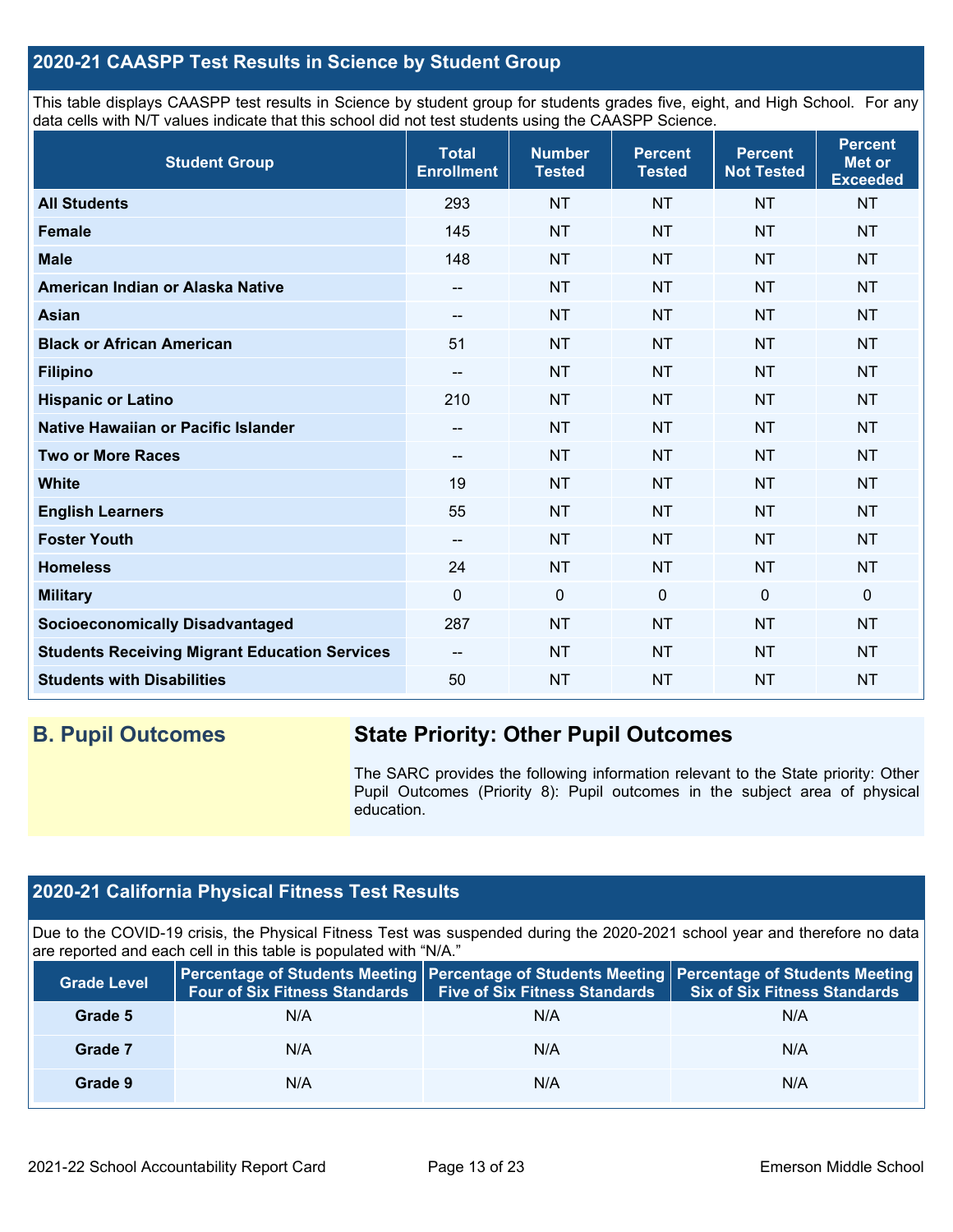## **C. Engagement State Priority: Parental Involvement**

The SARC provides the following information relevant to the State priority: Parental Involvement (Priority 3): Efforts the school district makes to seek parent input in making decisions regarding the school district and at each school site.

### **2021-22 Opportunities for Parental Involvement**

Research shows that when families are involved in a child's education, test scores are higher, attendance is better and students have a more positive attitude. Our school has a Parent Involvement Plan that relates to a school meeting its academic goals. The plan outlines opportunities for families to get engaged in their child's education. Our school has goals that reach beyond classroom volunteerism. In addition, our parents are actively involved in the school program through parent conferences, activities through our FACE department such as Family Learning Night, School Site Council, Parent Education Classes, Back-To-School Night, Community Forums, student awards assemblies, and involved parents serving as chaperones on our educational field trips, and volunteering on our school campus in many capacities. We also have Parent Cafes that involve a social gathering with the Principal. We have invited Parents to walk the classrooms to observe instruction. The Emerson Middle School community continues to support our school through active involvement in English Learners Advisory Committee, District English Learners Advisory Committee, DAAPAC, AAPAC, and various other parent involvement communities. Parents can call our school office at (661) 631-5260 to access information concerning participation opportunities.

## **2020-21 Chronic Absenteeism by Student Group**

| <b>Student Group</b>                                 | <b>Cumulative</b><br><b>Enrollment</b> | <b>Chronic</b><br><b>Absenteeism</b><br><b>Eligible Enrollment</b> | <b>Chronic</b><br><b>Absenteeism</b><br><b>Count</b> | <b>Chronic</b><br><b>Absenteeism</b><br><b>Rate</b> |
|------------------------------------------------------|----------------------------------------|--------------------------------------------------------------------|------------------------------------------------------|-----------------------------------------------------|
| <b>All Students</b>                                  | 838                                    | 807                                                                | 134                                                  | 16.6                                                |
| <b>Female</b>                                        | 425                                    | 407                                                                | 60                                                   | 14.7                                                |
| <b>Male</b>                                          | 412                                    | 399                                                                | 74                                                   | 18.5                                                |
| American Indian or Alaska Native                     | 9                                      | 9                                                                  | $\mathbf{1}$                                         | 11.1                                                |
| Asian                                                | 8                                      | 8                                                                  | 3                                                    | 37.5                                                |
| <b>Black or African American</b>                     | 138                                    | 129                                                                | 29                                                   | 22.5                                                |
| <b>Filipino</b>                                      | 4                                      | 4                                                                  | $\Omega$                                             | 0.0                                                 |
| <b>Hispanic or Latino</b>                            | 608                                    | 592                                                                | 88                                                   | 14.9                                                |
| Native Hawaiian or Pacific Islander                  | 3                                      | 3                                                                  | $\mathbf 0$                                          | 0.0                                                 |
| <b>Two or More Races</b>                             | 17                                     | 17                                                                 | 3                                                    | 17.6                                                |
| White                                                | 51                                     | 45                                                                 | 10                                                   | 22.2                                                |
| <b>English Learners</b>                              | 184                                    | 175                                                                | 30                                                   | 17.1                                                |
| <b>Foster Youth</b>                                  | 16                                     | 10                                                                 | $\overline{4}$                                       | 40.0                                                |
| <b>Homeless</b>                                      | 30                                     | 28                                                                 | 10                                                   | 35.7                                                |
| <b>Socioeconomically Disadvantaged</b>               | 822                                    | 792                                                                | 131                                                  | 16.5                                                |
| <b>Students Receiving Migrant Education Services</b> | 29                                     | 29                                                                 | 3                                                    | 10.3                                                |
| <b>Students with Disabilities</b>                    | 136                                    | 128                                                                | 42                                                   | 32.8                                                |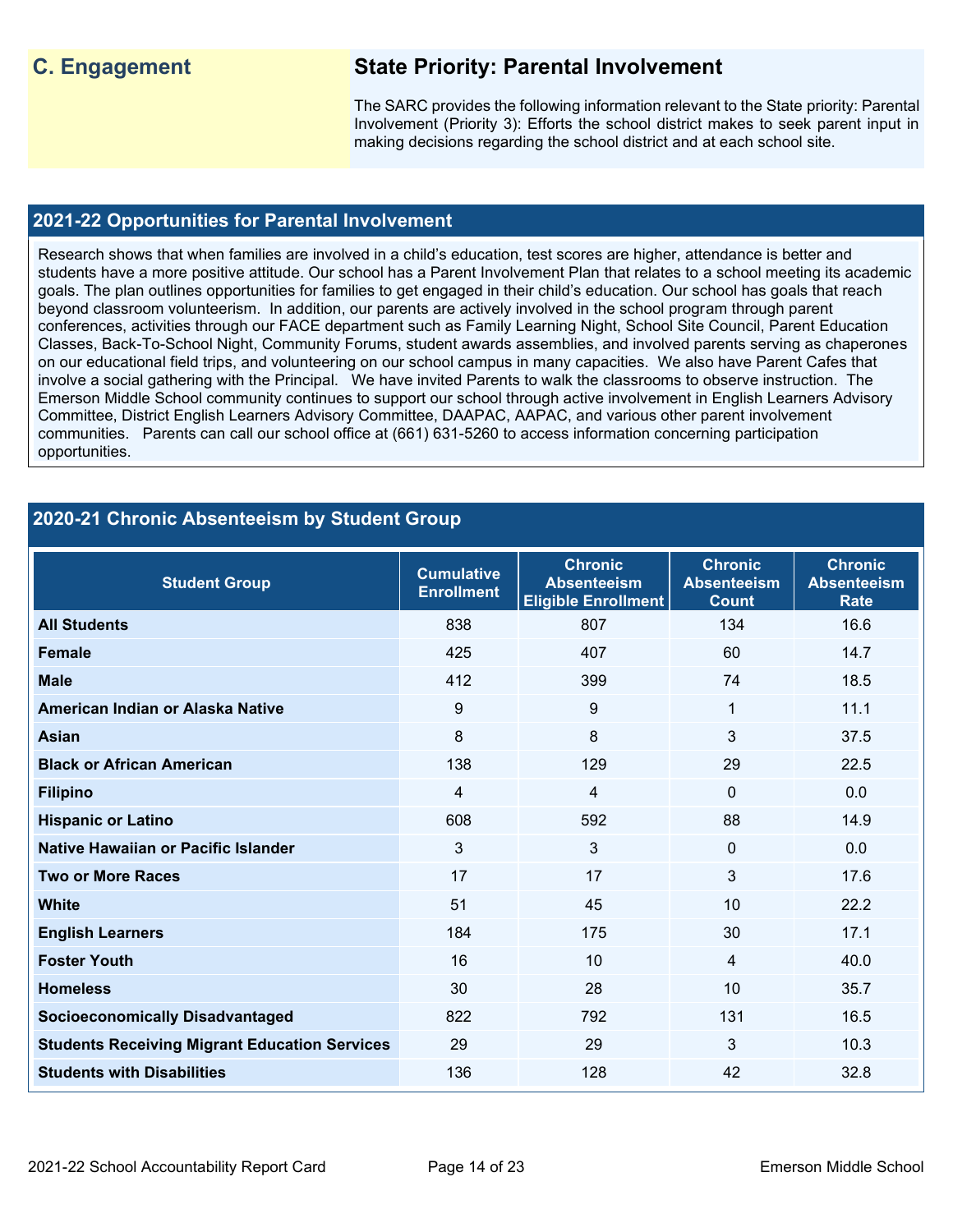## **C. Engagement State Priority: School Climate**

The SARC provides the following information relevant to the State priority: School Climate (Priority 6):

- Pupil suspension rates;
- Pupil expulsion rates; and
- Other local measures on the sense of safety

## **Suspensions and Expulsions**

This table displays suspensions and expulsions data collected between July through June, each full school year respectively. Data collected during the 2020-21 school year may not be comparable to earlier years of this collection due to differences in learning mode instruction in response to the COVID-19 pandemic.

| <b>Subject</b>     | <b>School</b><br>2018-19 | <b>School</b><br>2020-21 | <b>District</b><br>2018-19 | <b>District</b><br>2020-21 | <b>State</b><br>2018-19 | <b>State</b><br>2020-21 |
|--------------------|--------------------------|--------------------------|----------------------------|----------------------------|-------------------------|-------------------------|
| <b>Suspensions</b> | 6.69                     | 0.00                     | 2.08                       | 0.03                       | 3.47                    | 0.20                    |
| <b>Expulsions</b>  | 0.19                     | 0.00                     | 0.06                       | 0.00                       | 0.08                    | 0.00                    |

This table displays suspensions and expulsions data collected between July through February, partial school year due to the COVID-19 pandemic. The 2019-2020 suspensions and expulsions rate data are not comparable to other year data because the 2019-2020 school year is a partial school year due to the COVID-19 crisis. As such, it would be inappropriate to make any comparisons in rates of suspensions and expulsions in the 2019-2020 school year compared to other school years.

| <b>Subject</b>     | <b>School</b><br>2019-20 | <b>District</b><br>2019-20 | <b>State</b><br>2019-20 |
|--------------------|--------------------------|----------------------------|-------------------------|
| <b>Suspensions</b> | 4.05                     | 1.43                       | 2.45                    |
| <b>Expulsions</b>  | 0.11                     | 0.01                       | 0.05                    |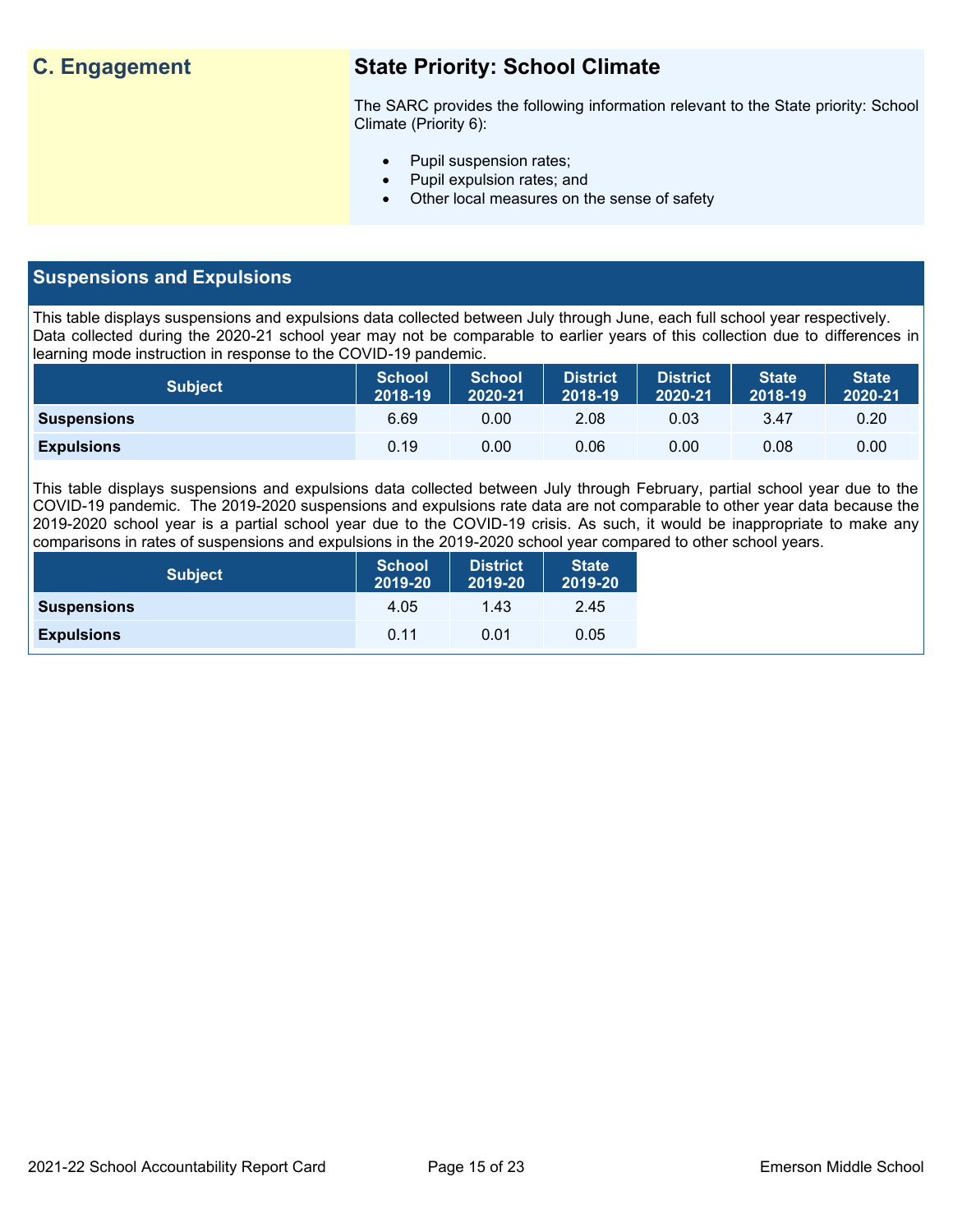### **2020-21 Suspensions and Expulsions by Student Group**

| <b>Student Group</b>                                 | <b>Suspensions Rate</b> | <b>Expulsions Rate</b> |
|------------------------------------------------------|-------------------------|------------------------|
| <b>All Students</b>                                  | 0.00                    | 0.00                   |
| <b>Female</b>                                        | 0.00                    | 0.00                   |
| <b>Male</b>                                          | 0.00                    | 0.00                   |
| American Indian or Alaska Native                     | 0.00                    | 0.00                   |
| <b>Asian</b>                                         | 0.00                    | 0.00                   |
| <b>Black or African American</b>                     | 0.00                    | 0.00                   |
| <b>Filipino</b>                                      | 0.00                    | 0.00                   |
| <b>Hispanic or Latino</b>                            | 0.00                    | 0.00                   |
| Native Hawaiian or Pacific Islander                  | 0.00                    | 0.00                   |
| <b>Two or More Races</b>                             | 0.00                    | 0.00                   |
| White                                                | 0.00                    | 0.00                   |
| <b>English Learners</b>                              | 0.00                    | 0.00                   |
| <b>Foster Youth</b>                                  | 0.00                    | 0.00                   |
| <b>Homeless</b>                                      | 0.00                    | 0.00                   |
| <b>Socioeconomically Disadvantaged</b>               | 0.00                    | 0.00                   |
| <b>Students Receiving Migrant Education Services</b> | 0.00                    | 0.00                   |
| <b>Students with Disabilities</b>                    | 0.00                    | 0.00                   |

## **2021-22 School Safety Plan**

Emerson established its Comprehensive School Safety Plan in 1998. A law enforcement officer specializing in safety provided direction in the establishment of the School Safety Plan. Emerson's School Safety Plan is current and is updated annually. Key elements of Emerson's School Safety Plan include the following: (a) routine and emergency disaster procedures; (b) suspension, and expulsion procedures; (c) teacher notification of pupils with a specific discipline history; (d) child abuse reporting procedures, (e) the district's sexual harassment policy; (f) school crime data; (g) the student dress code; (h) safe entrance and exit procedures; (i) the civil defense and disaster plan; and (j) discipline rules and procedures. Our overall goal is to maintain a safe and orderly school environment conducive to learning. Our most recent update and review (with staff, parents, and community members) was completed on February 4, 2021. School Site Council approved the updated plan on February 4, 2021.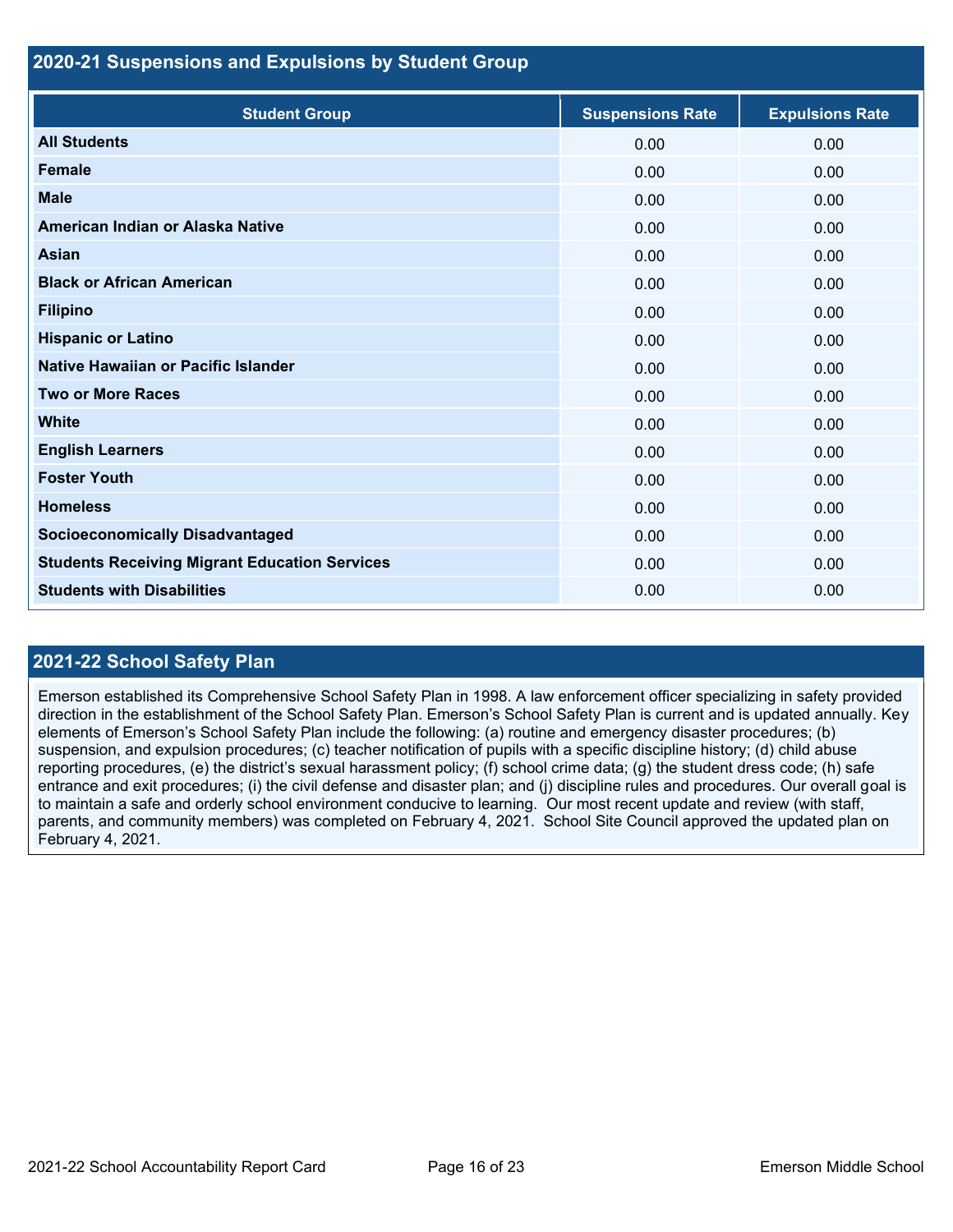## **2018-19 Secondary Average Class Size and Class Size Distribution**

This table displays the 2018-19 average class size and class size distribution. The columns titled "Number of Classes" indicates how many classes fall into each size category (a range of total students per classroom). At the secondary school level, this information is reported by subject area rather than grade level.

| <b>Subject</b>               | <b>Average</b><br><b>Class</b><br><b>Size</b> | <b>1-22 Students</b> | Number of Classes with   Number of Classes with  <br>23-32 Students | <b>Number of Classes with</b><br>33+ Students |
|------------------------------|-----------------------------------------------|----------------------|---------------------------------------------------------------------|-----------------------------------------------|
| <b>English Language Arts</b> | 21                                            | 20                   | 23                                                                  | 3                                             |
| <b>Mathematics</b>           | 20                                            | 16                   | 13                                                                  |                                               |
| <b>Science</b>               | 24                                            | 8                    | 13                                                                  |                                               |
| <b>Social Science</b>        | 24                                            | 5                    | 17                                                                  |                                               |

### **2019-20 Secondary Average Class Size and Class Size Distribution**

This table displays the 2019-20 average class size and class size distribution. The columns titled "Number of Classes" indicates how many classes fall into each size category (a range of total students per classroom). At the secondary school level, this information is reported by subject area rather than grade level.

| <b>Subject</b>               | <b>Average</b><br><b>Class</b><br><b>Size</b> | Number of Classes with<br><b>1-22 Students</b> | Number of Classes with Number of Classes with<br>23-32 Students | 33+ Students |
|------------------------------|-----------------------------------------------|------------------------------------------------|-----------------------------------------------------------------|--------------|
| <b>English Language Arts</b> | 24                                            | 24                                             | 16                                                              | 8            |
| <b>Mathematics</b>           | 40                                            | 5                                              | 5                                                               | 13           |
| <b>Science</b>               | 26                                            |                                                | 10                                                              |              |
| <b>Social Science</b>        | 26                                            |                                                | 9                                                               | 9            |

## **2020-21 Secondary Average Class Size and Class Size Distribution**

This table displays the 2020-21 average class size and class size distribution. The columns titled "Number of Classes" indicates how many classes fall into each size category (a range of total students per classroom). At the secondary school level, this information is reported by subject area rather than grade level.

| <b>Subject</b>               | Average<br><b>Class</b><br><b>Size</b> | <b>1-22 Students</b> | Number of Classes with   Number of Classes with   Number of Classes with<br>23-32 Students | 33+ Students |
|------------------------------|----------------------------------------|----------------------|--------------------------------------------------------------------------------------------|--------------|
| <b>English Language Arts</b> | 20                                     | 31                   | 20                                                                                         |              |
| <b>Mathematics</b>           | 25                                     | 8                    | 12                                                                                         | 4            |
| <b>Science</b>               | 27                                     | 4                    | 15                                                                                         |              |
| <b>Social Science</b>        | 32                                     |                      | 11                                                                                         |              |

## **2020-21 Ratio of Pupils to Academic Counselor**

This table displays the ratio of pupils to Academic Counselor. One full time equivalent (FTE) equals one staff member working full time; one FTE could also represent two staff members who each work 50 percent of full time.

| <b>Title</b>                 | <b>Ratio</b> |
|------------------------------|--------------|
| Pupils to Academic Counselor |              |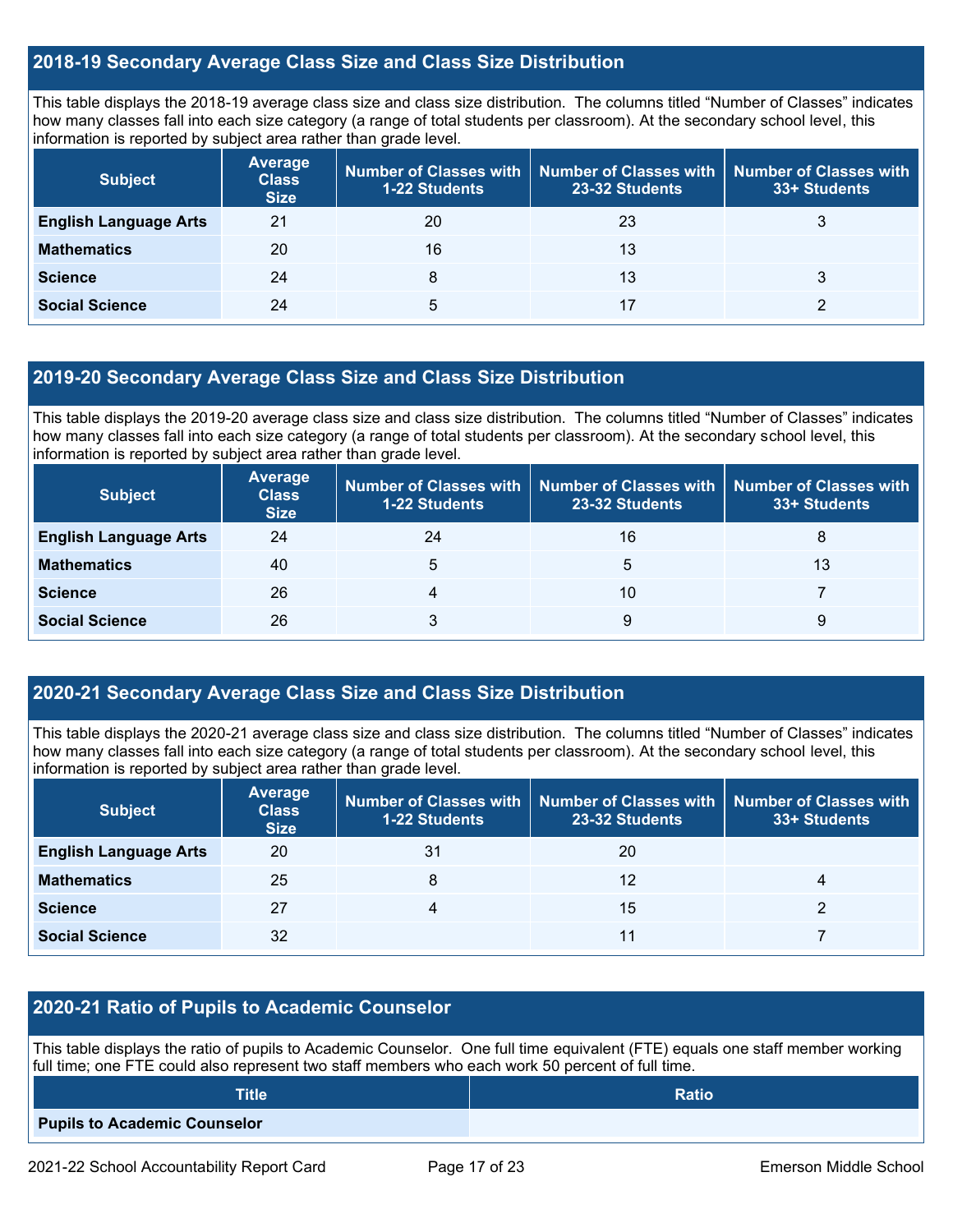## **2020-21 Student Support Services Staff**

This table displays the number of FTE support staff assigned to this school. One full time equivalent (FTE) equals one staff member working full time; one FTE could also represent two staff members who each work 50 percent of full time.

| <b>Title</b>                                                         | <b>Number of FTE Assigned to School</b> |
|----------------------------------------------------------------------|-----------------------------------------|
| <b>Counselor (Academic, Social/Behavioral or Career Development)</b> | $\mathbf{0}$                            |
| Library Media Teacher (Librarian)                                    | $\Omega$                                |
| Library Media Services Staff (Paraprofessional)                      | $\Omega$                                |
| <b>Psychologist</b>                                                  | $\Omega$                                |
| <b>Social Worker</b>                                                 | $\Omega$                                |
| <b>Speech/Language/Hearing Specialist</b>                            | $\Omega$                                |
| <b>Resource Specialist (non-teaching)</b>                            | $\Omega$                                |
| Other                                                                | 3.1                                     |

## **2019-20 Expenditures Per Pupil and School Site Teacher Salaries**

This table displays the 2019-20 expenditures per pupil and average teach salary for this school. Cells with N/A values do not require data.

| <b>Level</b>                                         | <b>Total</b><br><b>Expenditures</b><br><b>Per Pupil</b><br><b>Expenditures</b><br>(Restricted)<br><b>Per Pupil</b> |         | <b>Expenditures</b><br><b>Per Pupil</b><br>(Unrestricted) | <b>Average</b><br><b>Teacher</b><br><b>Salary</b> |  |
|------------------------------------------------------|--------------------------------------------------------------------------------------------------------------------|---------|-----------------------------------------------------------|---------------------------------------------------|--|
| <b>School Site</b>                                   | \$9,443                                                                                                            | \$2,589 | \$6,854                                                   | \$76,600                                          |  |
| <b>District</b>                                      | N/A                                                                                                                | N/A     | \$3.176                                                   | \$75,963                                          |  |
| <b>Percent Difference - School Site and District</b> | N/A                                                                                                                | N/A     | 73.3                                                      | 0.8                                               |  |
| <b>State</b>                                         |                                                                                                                    |         | \$8,444                                                   | \$85,863                                          |  |
| <b>Percent Difference - School Site and State</b>    | N/A                                                                                                                | N/A     | $-20.8$                                                   | $-11.4$                                           |  |

## **2020-21 Types of Services Funded**

TITLE I CSI After School Program Migrant Ed. Special Ed. School Site Supplemental Funds NSLP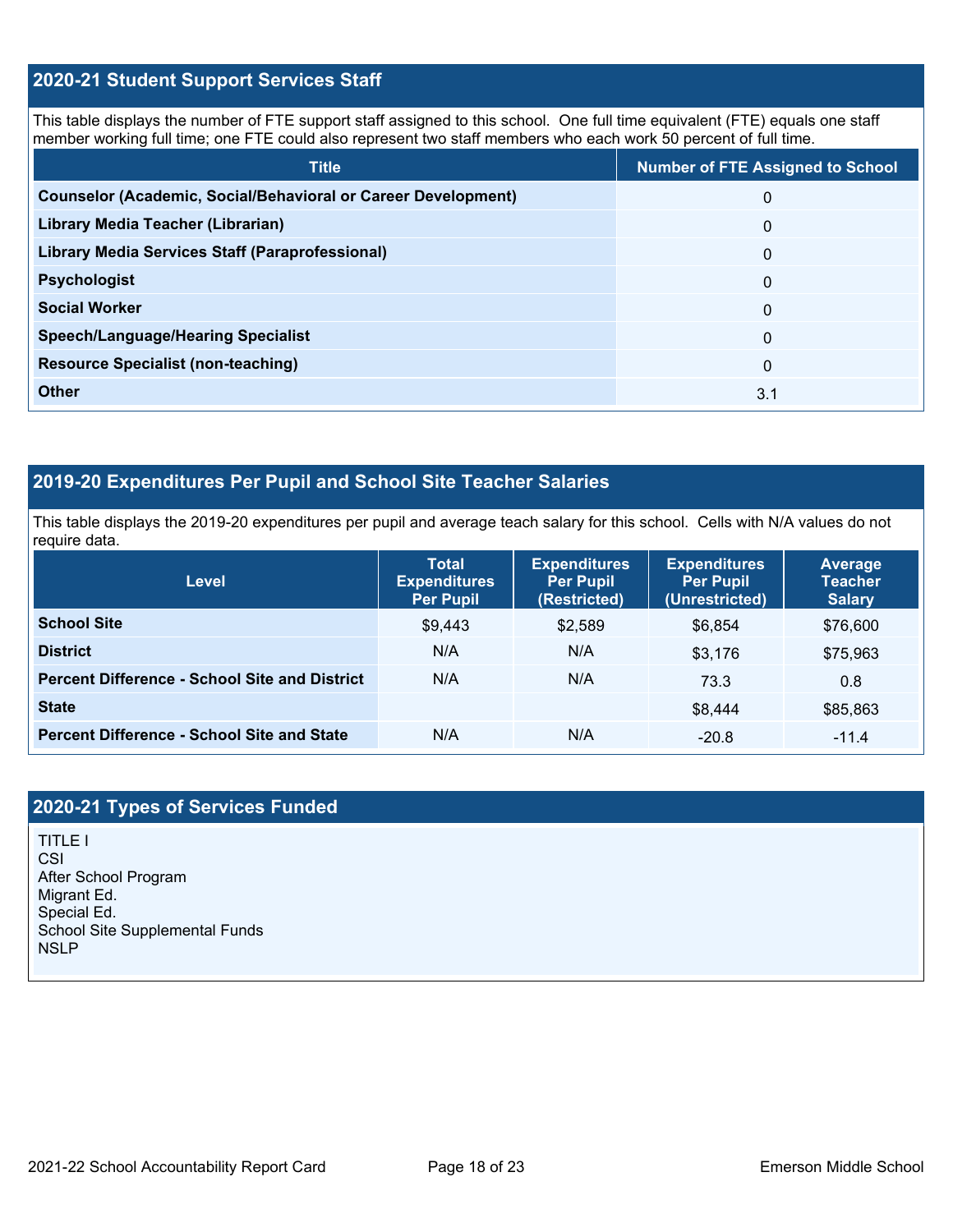## **2019-20 Teacher and Administrative Salaries**

This table displays the 2019-20 Teacher and Administrative salaries. For detailed information on salaries, see the CDE Certification Salaries & Benefits web page at [http://www.cde.ca.gov/ds/fd/cs/.](http://www.cde.ca.gov/ds/fd/cs/)

| Category                                             | <b>District</b><br><b>Amount</b> | <b>State Average</b><br>for Districts<br>in Same Category |
|------------------------------------------------------|----------------------------------|-----------------------------------------------------------|
| <b>Beginning Teacher Salary</b>                      | \$50,328                         | \$52,060                                                  |
| <b>Mid-Range Teacher Salary</b>                      | \$75,872                         | \$84,043                                                  |
| <b>Highest Teacher Salary</b>                        | \$100,272                        | \$107,043                                                 |
| <b>Average Principal Salary (Elementary)</b>         | \$144,130                        | \$133,582                                                 |
| <b>Average Principal Salary (Middle)</b>             | \$142,165                        | \$138,803                                                 |
| <b>Average Principal Salary (High)</b>               | \$0                              | \$133,845                                                 |
| <b>Superintendent Salary</b>                         | \$265,178                        | \$240,628                                                 |
| <b>Percent of Budget for Teacher Salaries</b>        | 30%                              | 35%                                                       |
| <b>Percent of Budget for Administrative Salaries</b> | 5%                               | 5%                                                        |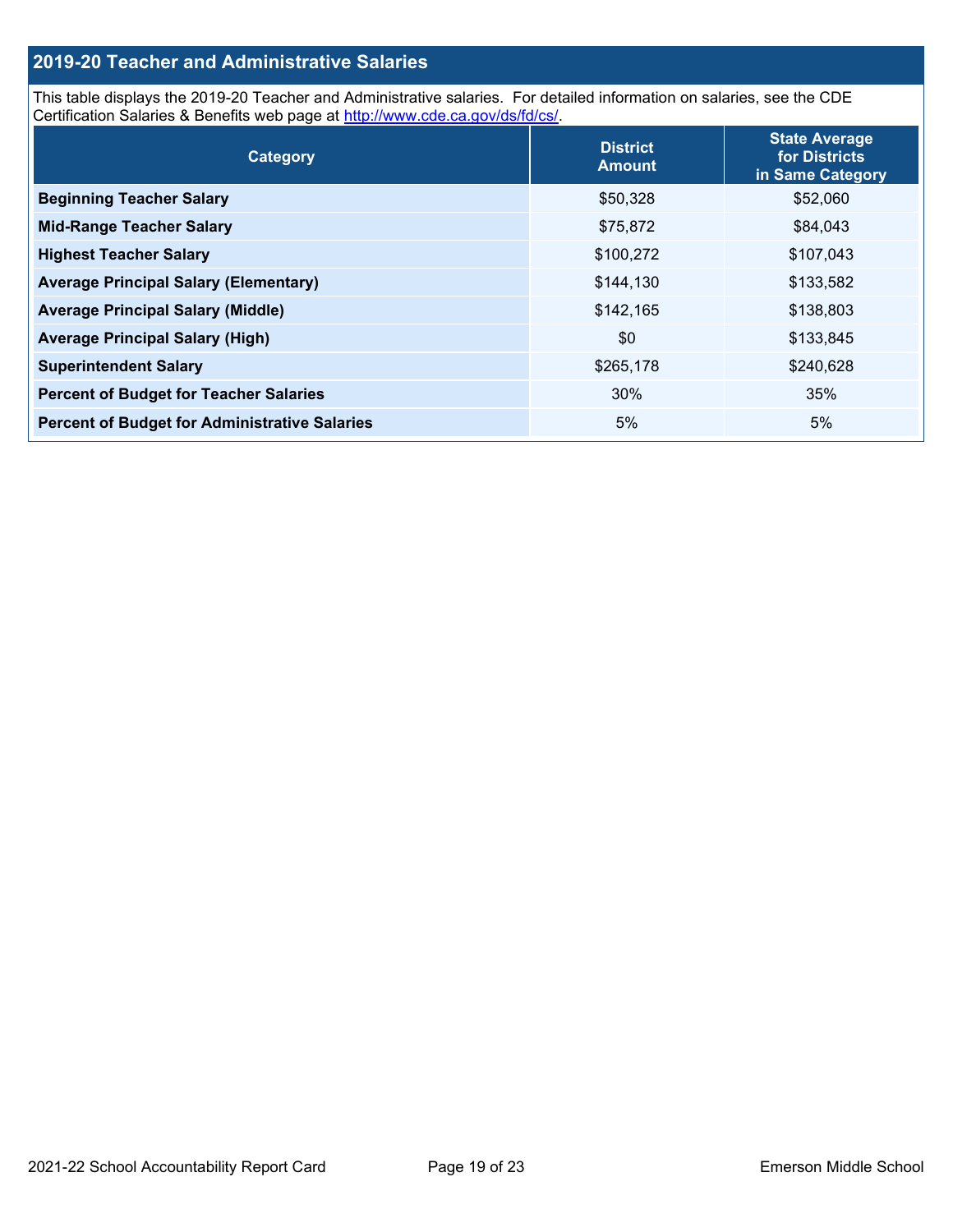### **Professional Development**

Professional development is designed to provide continuous learning opportunities for administrators, teachers, and classified personnel. Training opportunities affirm the basic philosophy of education that learning is a lifelong process that contributes to the well-being of the students, teachers, administrators, and community. Professional Development is an essential component of effective instruction and student learning.

All training revolves around identified needs of students and adults for the purpose of the improvement of instruction and increasing content knowledge. Central to all training are student achievement data, district focus areas, the Common Core State Standards, the state adopted standards-based instructional materials, and strategies to effectively teach the academic content standards to all students.

During 2020-2021, school year district professional development focused on virtual instruction due to the pandemic. In preparation of the school year, teachers were offered three full days of professional development during the summer. Regularly scheduled office hours and focused professional development was provided on a monthly basis during the school year. Topics addressed navigating platforms being used during virtual learning, increasing student engagement and addressing the common core state standards through distance learning.

Additional support was provided by academic coaches and district specialists for reading/language arts, mathematics, science, writing and social emotional learning. The district provided time and resources for collaboration, planning, and professional development. Additionally, professional development on Multi-Tiered Systems of Support and Support to school and district teams.

Teachers new to the District received four days of professional development prior to the beginning of the school year focused on orientation to District and school site policies and services, Common Core State Standards, classroom management, curriculum and pacing, using technology and setting up the classroom. Teachers in their second year with the District received two days of professional development prior to the beginning of the school year provided by the school site and focused on improving best practices.

New teachers with California preliminary credentials received professional development through the Bakersfield City School District (BCSD) Teacher Induction Program (TIP). The focus of BCSD TIP is being mentored by an experienced teacher, growing in the California Standards for the Teaching Profession (CSTP) and meeting the California Induction standards. The culmination of TIP is the recommendation for the CA Clear Credential. Each TIP teacher was assigned a veteran teacher who served as a mentor. The mentors received on-going professional development in coaching/mentoring strategies, instructional strategies, and guiding cycles of inquiry. Professional development was provided through individual mentoring, monthly meetings, and after-school workshops.

Intern teachers received professional development at monthly meetings focusing on the initial teaching skills of the CSTP including classroom management, lesson planning, assessment, and establishing a climate that is conducive to student achievement. Each Intern was assigned a mentor that provided day-to-day support in these areas as well as advisement toward meeting credential requirements. Mentors received monthly professional development in meeting the needs of Intern teachers. Interns also received coursework and supervision from universities partnered with BCSD to provide the Intern Program.

Teachers on Short Term Staffing Permits (STSPs) were provided mentors and monthly trainings on beginning pedagogy and best teaching practices. Each teacher on a STSP designed a plan to meet requirements to move to a CA Intern or Preliminary Credential. Support was provided for required testing and BCSD staff worked closely with university partners to ensure teachers on permits were taking prerequisite requirements to move to credentials.

Teachers on Provisional Intern Permits (PIPs) were provided a weekly cohort meeting focused on beginning pedagogy. Two cohort meetings occurred weekly to allow teachers on a PIP to work around university course schedules. Support was provided for required testing and BCSD staff worked closely with university partners to ensure teachers on permits were taking prerequisite requirements to move to credentials.

This table displays the number of school days dedicated to staff development and continuous improvement.

| <b>Subject</b>                                                                  |  | $2019-20$ 2020-21 2021-22 |
|---------------------------------------------------------------------------------|--|---------------------------|
| Number of school days dedicated to Staff Development and Continuous Improvement |  |                           |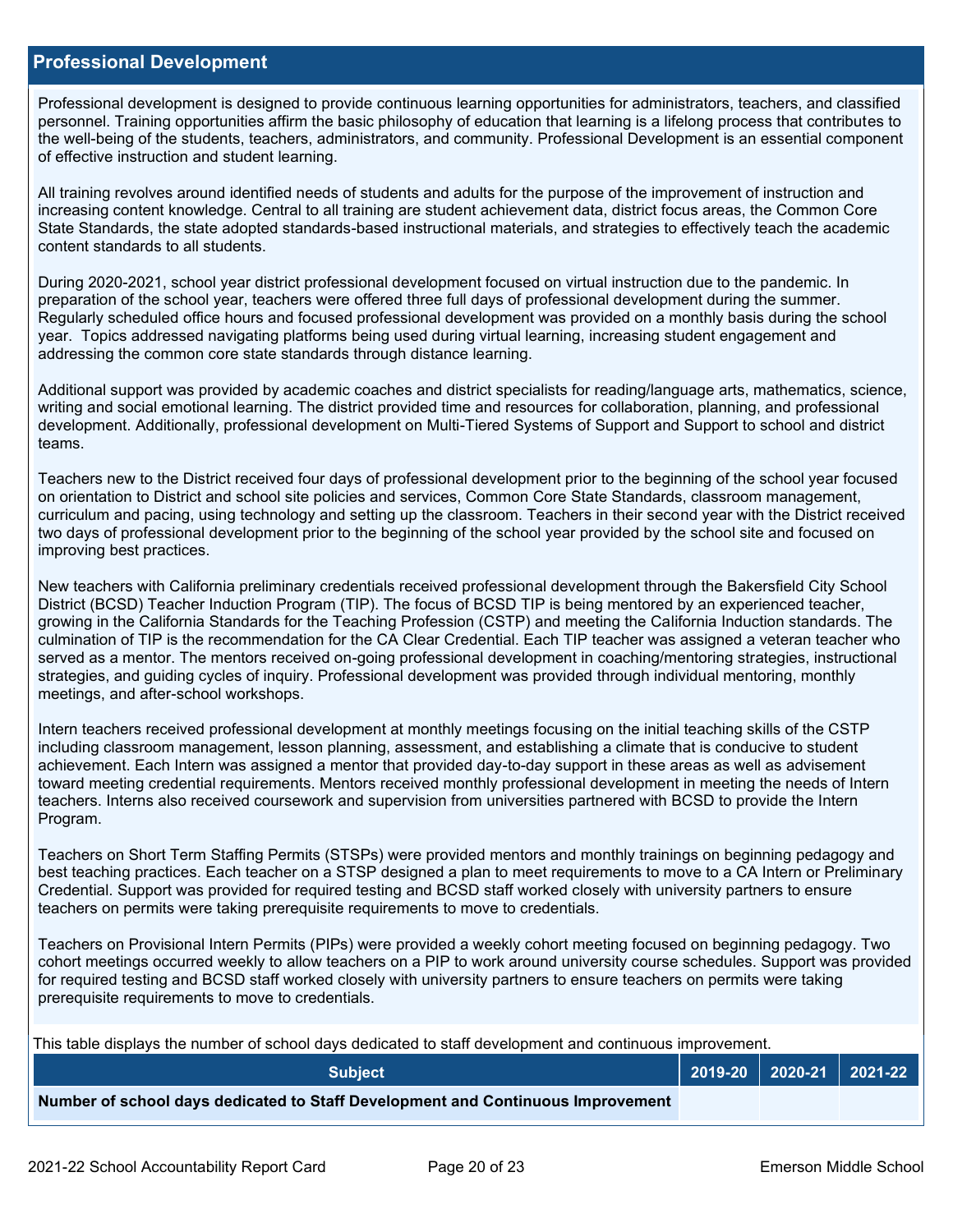# **Bakersfield City School District 2020-21 Local Accountability Report Card (LARC) Addendum**

## **Local Accountability Report Card (LARC) Addendum**

**2020-21 Local Accountability Report Card (LARC) Addendum Overview**



On July 14, 2021, the California State Board of Education (SBE) determined that the California Department of Education (CDE) will use the SARC as the mechanism to conduct a one-time data collection of the LEA-level aggregate test results of all school's local assessments administered during the 2020–2021 school year in order to meet the federal Every Students Succeeds Act (ESSA) reporting requirement for the Local Educational Agency Accountability Report Cards (LARCs).

Each local educational agency (LEA) is responsible for preparing and posting their annual LARC in accordance with the federal ESSA. As a courtesy, the CDE prepares and posts the LARCs on behalf of all LEAs.

Only for the 2020–2021 school year and the 2020–2021 LARCs, LEAs are required to report their aggregate local assessments test results at the LEA-level to the CDE by populating the tables below via the SARC. These data will be used to meet the LEAs' federal requirement for their LARCs. Note that it is the responsibility of the school and LEA to ensure that all student privacy and suppression rules are in place when reporting data in Tables 3 and 4 in the Addendum, as applicable.

The tables below are not part of the SBE approved 2020–2021 SARC template but rather are the mechanism by which these required data will be collected from LEAs.

For purposes of the LARC and the following tables, an LEA is defined as a school district, a county office of education, or a direct funded charter school.

| <b>2021-22 District Contact Information</b> |                                         |  |  |  |
|---------------------------------------------|-----------------------------------------|--|--|--|
| <b>District Name</b>                        | <b>Bakersfield City School District</b> |  |  |  |
| <b>Phone Number</b>                         | 661-631-4600                            |  |  |  |
| Superintendent                              | Mark Luque                              |  |  |  |
| <b>Email Address</b>                        | supt@bcsd.com                           |  |  |  |
| <b>District Website Address</b>             | www.bcsd.com                            |  |  |  |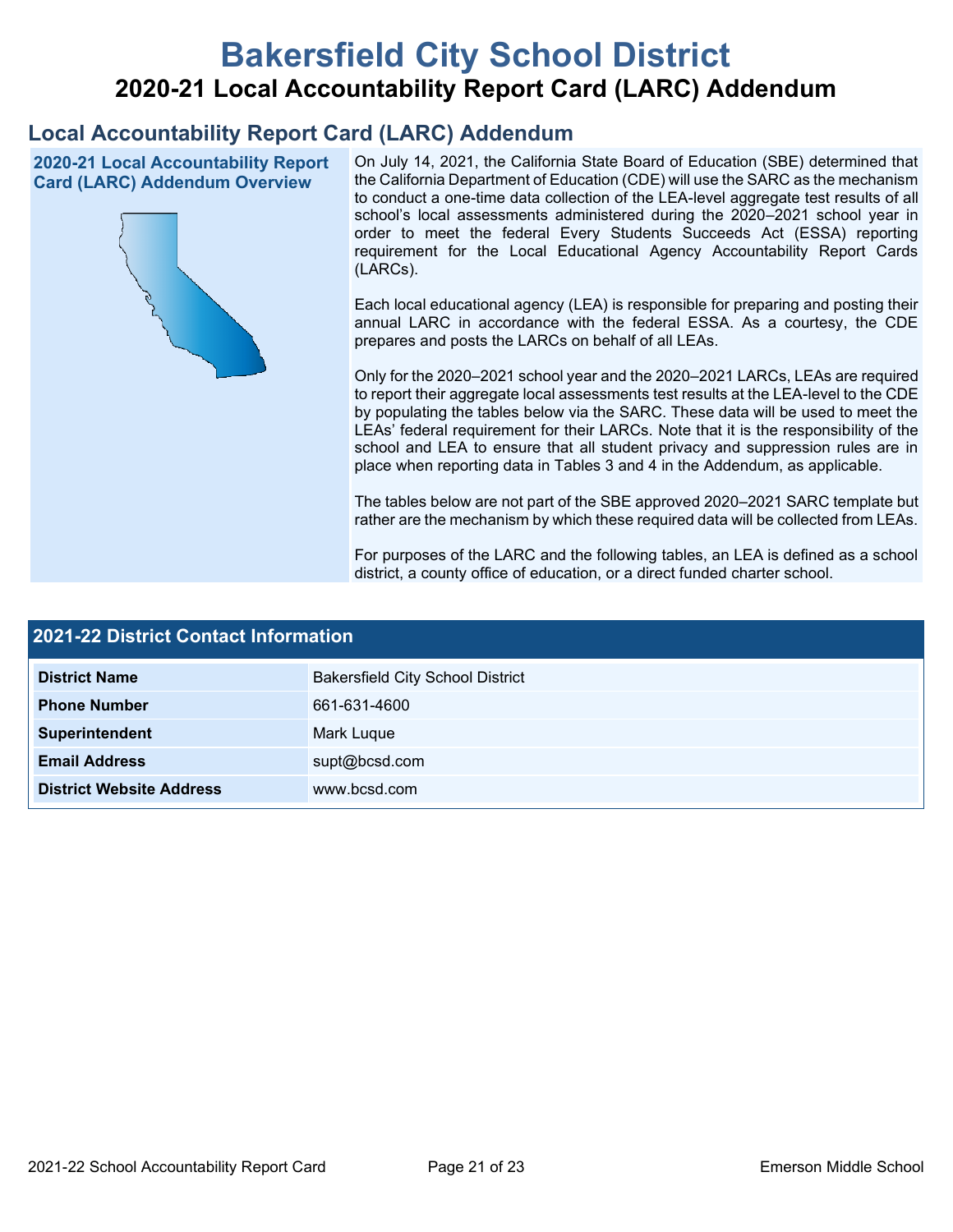## **2020-21 CAASPP Test Results in ELA by Student Group**

This table displays CAASPP test results in ELA by student group for students grades three through eight and grade eleven taking and completing a state-administered assessment. The CDE will populate this table for schools in cases where the school administered the CAASPP assessment. In cases where the school administered a local assessment instead of CAASPP, the CDE will populate this table with "NT" values, meaning this school did not test students using the CAASPP. See the local assessment(s) table for more information.

| <b>CAASPP</b><br><b>Student Groups</b>               | <b>CAASPP</b><br><b>Total</b><br><b>Enrollment</b> | <b>CAASPP</b><br><b>Number</b><br><b>Tested</b> | <b>CAASPP</b><br><b>Percent</b><br><b>Tested</b> | <b>CAASPP</b><br><b>Percent</b><br><b>Not Tested</b> | <b>CAASPP</b><br><b>Percent</b><br>Met or<br><b>Exceeded</b> |
|------------------------------------------------------|----------------------------------------------------|-------------------------------------------------|--------------------------------------------------|------------------------------------------------------|--------------------------------------------------------------|
| <b>All Students</b>                                  | 19655                                              | <b>NT</b>                                       | <b>NT</b>                                        | <b>NT</b>                                            | <b>NT</b>                                                    |
| <b>Female</b>                                        | 9598                                               | <b>NT</b>                                       | <b>NT</b>                                        | <b>NT</b>                                            | <b>NT</b>                                                    |
| <b>Male</b>                                          | 10055                                              | <b>NT</b>                                       | <b>NT</b>                                        | <b>NT</b>                                            | <b>NT</b>                                                    |
| American Indian or Alaska Native                     | 102                                                | <b>NT</b>                                       | <b>NT</b>                                        | <b>NT</b>                                            | <b>NT</b>                                                    |
| <b>Asian</b>                                         | 153                                                | <b>NT</b>                                       | <b>NT</b>                                        | <b>NT</b>                                            | <b>NT</b>                                                    |
| <b>Black or African American</b>                     | 1554                                               | <b>NT</b>                                       | <b>NT</b>                                        | <b>NT</b>                                            | <b>NT</b>                                                    |
| <b>Filipino</b>                                      | 67                                                 | <b>NT</b>                                       | <b>NT</b>                                        | <b>NT</b>                                            | <b>NT</b>                                                    |
| <b>Hispanic or Latino</b>                            | 15770                                              | <b>NT</b>                                       | <b>NT</b>                                        | <b>NT</b>                                            | <b>NT</b>                                                    |
| Native Hawaiian or Pacific Islander                  | 20                                                 | <b>NT</b>                                       | <b>NT</b>                                        | <b>NT</b>                                            | <b>NT</b>                                                    |
| <b>Two or More Races</b>                             | 324                                                | <b>NT</b>                                       | <b>NT</b>                                        | <b>NT</b>                                            | <b>NT</b>                                                    |
| <b>White</b>                                         | 1665                                               | <b>NT</b>                                       | <b>NT</b>                                        | <b>NT</b>                                            | <b>NT</b>                                                    |
| <b>English Learners</b>                              | 4700                                               | <b>NT</b>                                       | <b>NT</b>                                        | <b>NT</b>                                            | <b>NT</b>                                                    |
| <b>Foster Youth</b>                                  | 173                                                | <b>NT</b>                                       | <b>NT</b>                                        | <b>NT</b>                                            | <b>NT</b>                                                    |
| <b>Homeless</b>                                      | 1436                                               | <b>NT</b>                                       | <b>NT</b>                                        | <b>NT</b>                                            | <b>NT</b>                                                    |
| <b>Military</b>                                      | 14                                                 | <b>NT</b>                                       | <b>NT</b>                                        | <b>NT</b>                                            | <b>NT</b>                                                    |
| <b>Socioeconomically Disadvantaged</b>               | 18281                                              | <b>NT</b>                                       | <b>NT</b>                                        | <b>NT</b>                                            | <b>NT</b>                                                    |
| <b>Students Receiving Migrant Education Services</b> | 630                                                | <b>NT</b>                                       | <b>NT</b>                                        | <b>NT</b>                                            | NT                                                           |
| <b>Students with Disabilities</b>                    | 2350                                               | <b>NT</b>                                       | <b>NT</b>                                        | <b>NT</b>                                            | <b>NT</b>                                                    |